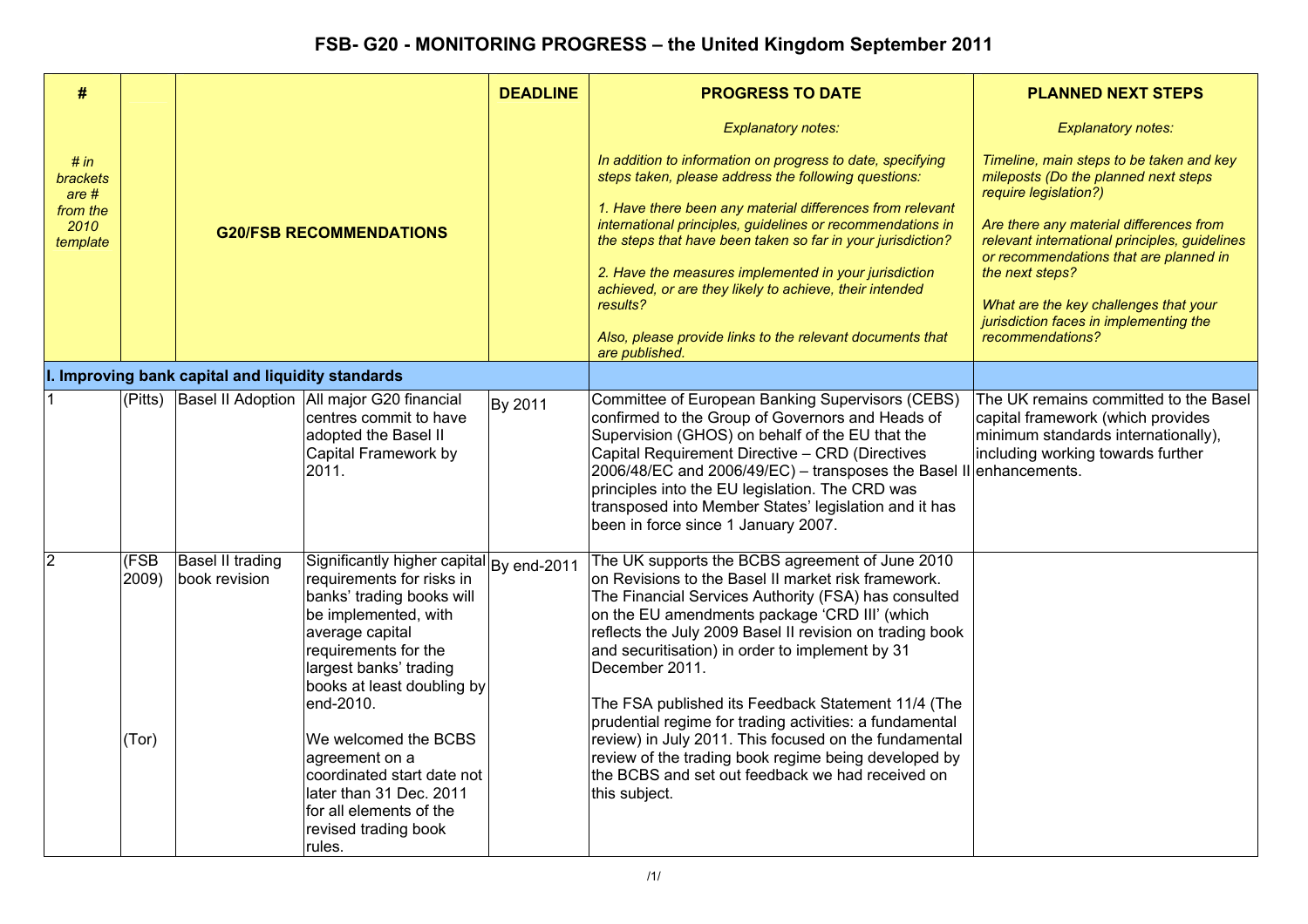|                             |                        | $\overline{3(5,6,8)}$ (Seoul) Adoption and<br>to improve bank<br>capital and<br>liquidity<br>standards (Basel<br>III); including<br>leverage ratios<br>(Note) Please<br>explain<br>developments in<br>i) capital<br>standards, ii)<br>liquidity<br>standards and iii)<br>leverage ratios<br>respectively. | IWe are committed to<br>implementation of adopt and implement fully 2013 and<br>international rules these standards (Basel<br>III) within the agreed<br>ltimeframe that is<br>consistent with economic<br>recovery financial<br>stability. The new<br>framework will be<br>translated into our<br>national laws and<br>regulations, and will be<br>implemented starting on<br>January 1, 2013 and fully<br>phased in by January 1,<br>2019.                                                                                                                                                  | January 1,<br>fully phased<br>in by January<br>1, 2019. | We expect EU legislation to implement the BCBS<br>agreed standards across capital and liquidity via CRD<br>IV.<br>With the publication of the Basel III proposals for<br>liquidity, FSA undertook a gap analysis of the reforms<br>with a view to identifying where it may be appropriate<br>to make changes to the UK domestic liquidity<br>standards. The FSA is confident that the structure of its the refinement and finalisation of the<br>UK liquidity regime continues to be sufficiently flexible<br>to allow for the integration of the Basel reforms as<br>implemented through EU law in a timely and consistent<br>manner.                                                                                                                                                                                                                                                                                                                                                                                                                                                                                                  | The Basel III liquidity standard is subject<br>to an observation period. FSA will<br>continue to provide support and<br>engagement in the Basel Quantitative<br>Impact Study (QIS) as part of the<br>observation period (including liaison with<br>UK firms participating in Basel QIS).<br>FSA will continue to work with BCBS in<br>Basel III liquidity standard.                                                                                                                                                                                                                                                                                                                                                                                                                                                                                                                                                                                      |
|-----------------------------|------------------------|-----------------------------------------------------------------------------------------------------------------------------------------------------------------------------------------------------------------------------------------------------------------------------------------------------------|----------------------------------------------------------------------------------------------------------------------------------------------------------------------------------------------------------------------------------------------------------------------------------------------------------------------------------------------------------------------------------------------------------------------------------------------------------------------------------------------------------------------------------------------------------------------------------------------|---------------------------------------------------------|-----------------------------------------------------------------------------------------------------------------------------------------------------------------------------------------------------------------------------------------------------------------------------------------------------------------------------------------------------------------------------------------------------------------------------------------------------------------------------------------------------------------------------------------------------------------------------------------------------------------------------------------------------------------------------------------------------------------------------------------------------------------------------------------------------------------------------------------------------------------------------------------------------------------------------------------------------------------------------------------------------------------------------------------------------------------------------------------------------------------------------------------|----------------------------------------------------------------------------------------------------------------------------------------------------------------------------------------------------------------------------------------------------------------------------------------------------------------------------------------------------------------------------------------------------------------------------------------------------------------------------------------------------------------------------------------------------------------------------------------------------------------------------------------------------------------------------------------------------------------------------------------------------------------------------------------------------------------------------------------------------------------------------------------------------------------------------------------------------------|
| 4 (4, 7, 9,<br>$ 48\rangle$ | (WAP)<br>(FSF<br>2009) | Strengthening<br>supervision and<br>guidelines on<br>banks' risk<br>management<br>practices                                                                                                                                                                                                               | Regulators should<br>develop enhanced<br>guidance to strengthen<br>banks' risk management<br>practices, in line with<br>international best<br>practices, and should<br>encourage financial firms<br>to re-examine their<br>linternal controls and<br>implement strengthened<br>policies for sound risk<br>management.<br>1.4 Supervisors should<br>use the BCBS enhanced<br>stress testing practices as<br>a critical part of the Pillar<br>2 supervisory review<br>process to validate the<br>adequacy of banks'<br>capital buffers above the<br>minimum regulatory<br>capital requirement. | Ongoing                                                 | Building on BCBS enhanced stress testing practices,<br>FSA continues to embed stress testing practices as<br>part of its supervisory review processes. Recently, the<br>European Banking Authority (EBA) published (July<br>2011) results of the EU-wide stress test exercise. The<br>EBA exercise showed that the UK banks are well<br>placed to handle further periods of economic stress as<br>outlined in the macroeconomic parameters.<br>In Policy Statement 10/14 the FSA finalised its<br>approach to Capital Planning Buffers which further<br>clarifies its strengthened approach to stress-testing<br>and capital planning buffers.<br>In addition, some UK banks are supervised against an<br>enhanced supervisory framework in which they are<br>assessed as to whether they are able to withstand a<br>severe stress whilst continuing to maintain adequate<br>financial resources and meet 4% Core Tier 1 at all<br>times. The UK further defined what should count<br>towards Core Tier 1; this takes the UK definition in the<br>direction of the BCBS agreement.<br>In February 2011 the FSA communicated to industry | The FSA is considering the treatment of<br>a number of Pillar 2A risk types (e.g.<br>Interest Rate Risk in the Banking Book,<br>concentration risk) in order to<br>communicate its expectations to the<br>industry. It shall be participating in<br>ongoing and future international work in<br>policy development as appropriate<br>which will inform its approaches, as will<br>the development of Binding Technical<br>Standards by the EBA. Development of<br>its policies and practices will also be<br>undertaken in the light of other relevant<br>international principles, guidelines and<br>recommendations, e.g. the recent<br>revision for the CEBS/EBA guidelines<br>on the treatment of Interest Rate Risk in<br>the Banking Book. The operating<br>models of the future UK supervisory<br>authorities will shape the form of the<br>policies that are developed and<br>implemented.<br><b>FSA will continue to roll out its liquidity</b> |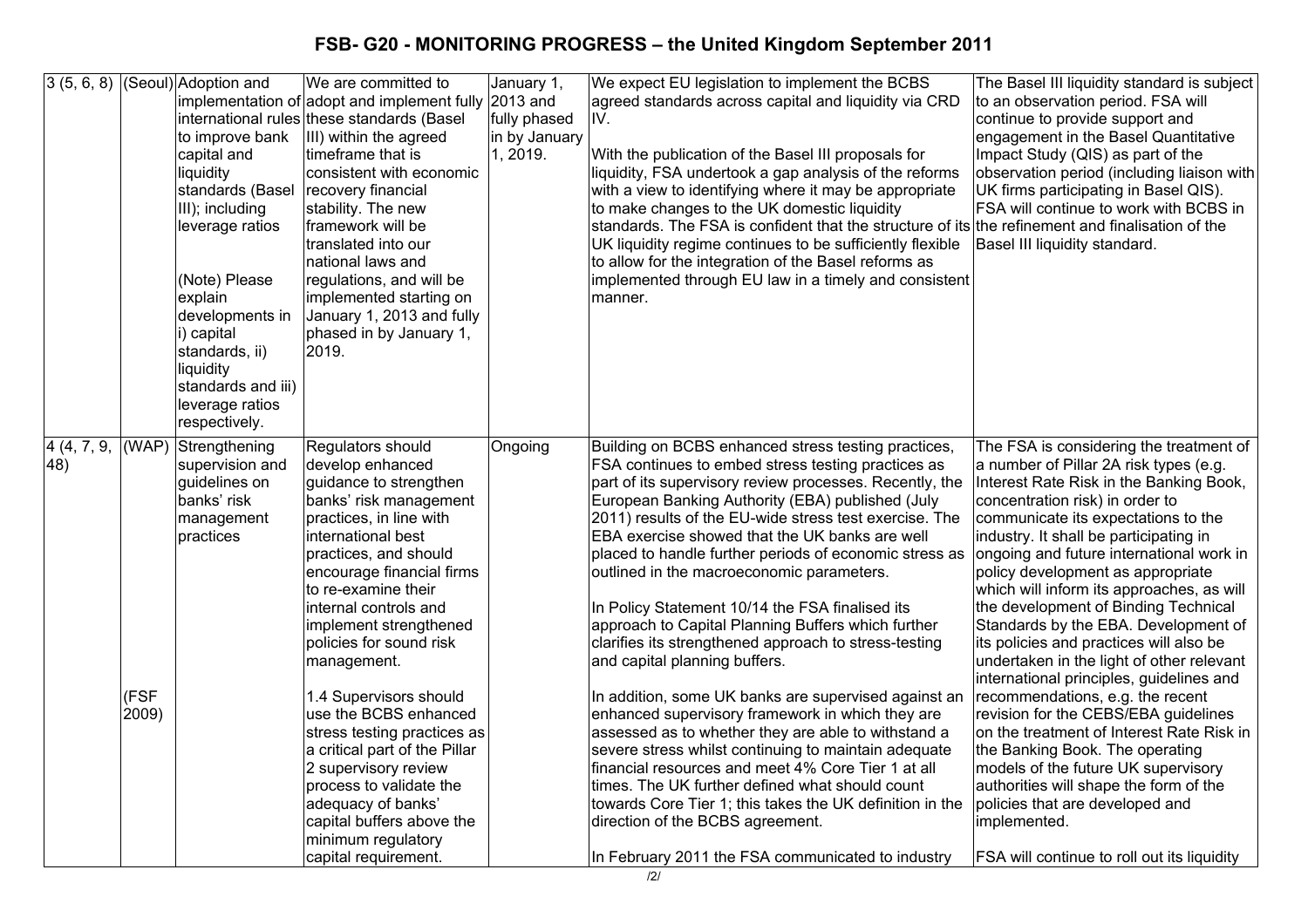|                     | (FSF<br>2008)<br>(FSB<br>2009) |                                                                                             | II.10 National supervisors<br>should closely check<br>banks' implementation of<br>the updated guidance on<br>the management and<br>supervision of liquidity as<br>part of their regular<br>supervision. If banks'<br>implementation of the<br>guidance is inadequate,<br>supervisors will take more<br>prescriptive action to<br>improve practices.<br>Regulators and<br>supervisors in emerging<br>markets will enhance their<br>supervision of banks'<br>operation in foreign<br>currency funding markets. |                                               | its expectations for the assessment of capital<br>requirements for defined benefit pension schemes and<br>Individual Capital Adequacy Standards for insurers.<br>The UK introduced a new liquidity regime from<br>December 2009 in response to the crisis and ahead of<br>BCBS agreeing a package of liquidity measures. The<br>FSA's liquidity regime includes measures which<br>implement the BCBS's guidance on the management<br>and supervision of liquidity. Liquidity supervision was<br>identified as a key area by the Turner Review (2009);<br>UK bank supervisors have therefore continued to give<br>this area significant attention and have developed<br>considerable experience in this area. | regime to firms, including through its<br>supervisory liquidity review process and<br>the issuing of individual liquidity<br>guidance to firms.                                                                                                                                                  |
|---------------------|--------------------------------|---------------------------------------------------------------------------------------------|--------------------------------------------------------------------------------------------------------------------------------------------------------------------------------------------------------------------------------------------------------------------------------------------------------------------------------------------------------------------------------------------------------------------------------------------------------------------------------------------------------------|-----------------------------------------------|--------------------------------------------------------------------------------------------------------------------------------------------------------------------------------------------------------------------------------------------------------------------------------------------------------------------------------------------------------------------------------------------------------------------------------------------------------------------------------------------------------------------------------------------------------------------------------------------------------------------------------------------------------------------------------------------------------------|--------------------------------------------------------------------------------------------------------------------------------------------------------------------------------------------------------------------------------------------------------------------------------------------------|
|                     |                                |                                                                                             | II. Addressing systemically important financial institutions (SIFIs)                                                                                                                                                                                                                                                                                                                                                                                                                                         |                                               |                                                                                                                                                                                                                                                                                                                                                                                                                                                                                                                                                                                                                                                                                                              |                                                                                                                                                                                                                                                                                                  |
| 5(19)               | (Pitts)                        | Consistent,<br>consolidated<br>supervision and<br>regulation of<br><b>SIFIS</b>             | All firms whose failure<br>could pose a risk to<br>financial stability must be<br>subject to consistent,<br>consolidated supervision<br>and regulation with high<br>standards.                                                                                                                                                                                                                                                                                                                               | Ongoing                                       | Consolidated supervision is an integral part of the<br>FSA's prudential supervision.                                                                                                                                                                                                                                                                                                                                                                                                                                                                                                                                                                                                                         | Consolidated supervision is an integral<br>part of the FSA's prudential supervision.                                                                                                                                                                                                             |
| $6(43, 44)$ (Pitts) |                                | Mandatory<br>international<br>recovery and<br>resolution<br>planning for G-<br><b>SIFIS</b> | Systemically important<br>financial firms should<br>develop internationally-<br>consistent firm-specific<br>contingency and<br>resolution plans. Our<br>authorities should<br>establish crisis<br>management groups for<br>the major cross-border<br>firms and a legal<br>framework for crisis                                                                                                                                                                                                               | setting up<br>crisis<br>management<br>groups) | End-2010 (for The UK is working with the FSB and international<br>partners on taking forward crisis management groups<br>(CMGs) for the most internationally-active banking<br>groups pursuant to the FSF's Principles for Cross-<br>Border Coordination on cross-border crisis<br>management. CMGs are now operational for four<br>major cross-border banks.<br>An FSA pilot project on Recovery and Resolution<br>Plans (RRPs) involving a small number of large UK<br>banks is currently underway and will contribute to the<br>development of UK and international policy in this area                                                                                                                   | Following consultation in respect of<br>CP11/16, the FSA proposes during the<br>first quarter of 2012 to publish final rules<br>in a Policy Statement.<br>The UK authorities expect to deepen<br>their involvement in CMGs as they<br>develop experience as home and host<br>country supervisor. |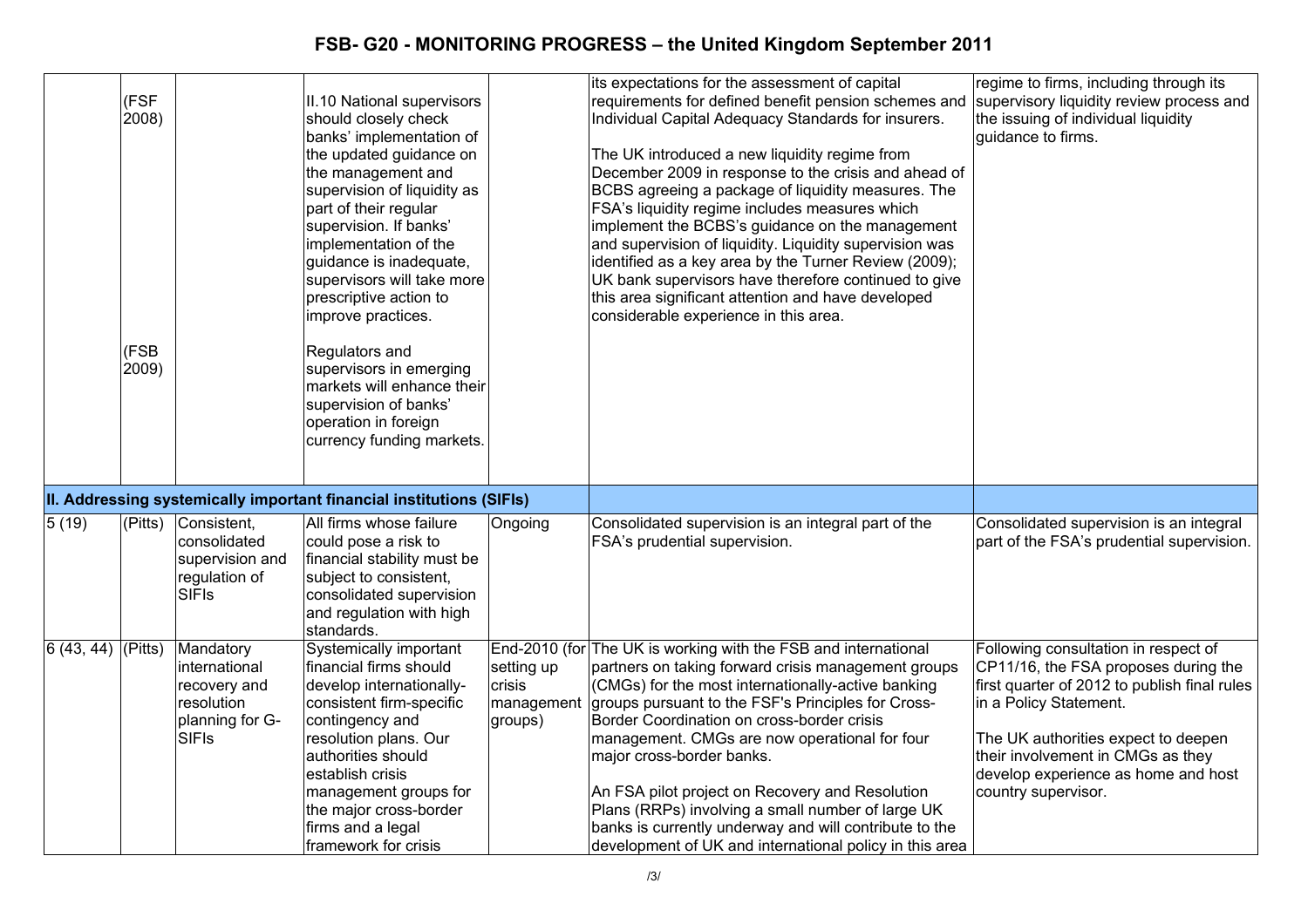| (Seoul) | intervention as well as<br>improve information<br>sharing in times of stress.<br>We agreed that G-SIFIs<br>should be subject to a<br>sustained process of<br>mandatory international<br>recovery and resolution<br>planning. We agreed to<br>conduct rigorous risk<br>assessment on G-SIFIs<br>through international<br>supervisory colleges and<br>negotiate institution-<br>specific crisis cooperation<br>agreements within crisis<br>management groups. | Ongoing | as outlined in the FSA's consultation paper Recovery<br>and Resolution Plans (CP11/16), published in August<br>2011. The CP covers the proposed requirement for<br>certain financial services firms to prepare and maintain<br>RRPs and separately (for some of these firms and<br>others) to make additional preparations in relation to<br>their investment client money and custody assets<br>holdings. |  |
|---------|-------------------------------------------------------------------------------------------------------------------------------------------------------------------------------------------------------------------------------------------------------------------------------------------------------------------------------------------------------------------------------------------------------------------------------------------------------------|---------|------------------------------------------------------------------------------------------------------------------------------------------------------------------------------------------------------------------------------------------------------------------------------------------------------------------------------------------------------------------------------------------------------------|--|
| (Lon)   | To implement the FSF<br>principles for cross-border<br>crisis management<br>immediately. Home<br>authorities of each major<br>financial institution should<br>ensure that the group of<br>authorities with a<br>common interest in that<br>financial institution meets<br>at least annually.                                                                                                                                                                |         |                                                                                                                                                                                                                                                                                                                                                                                                            |  |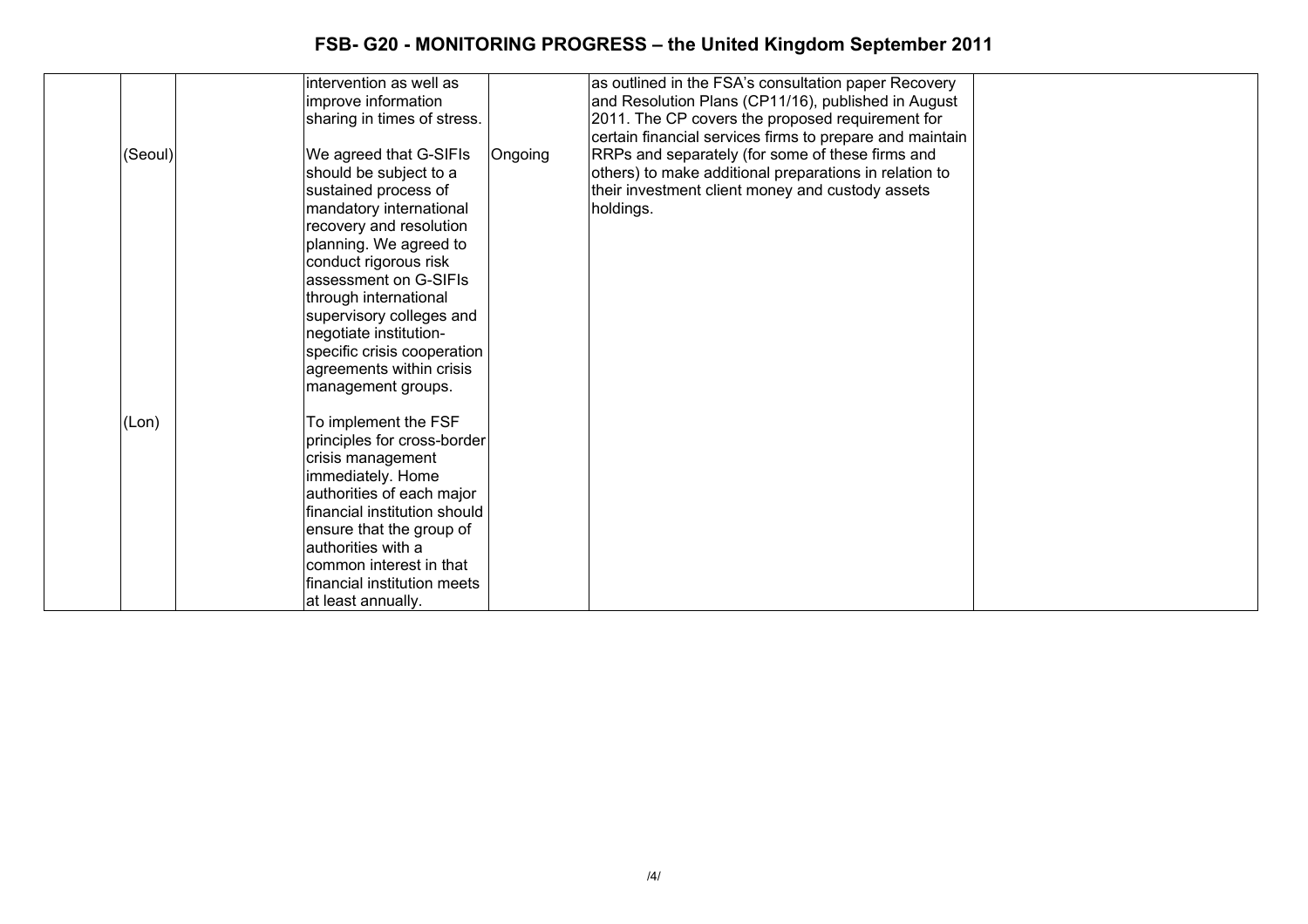| 7(45) |               | <b>BCBS</b><br>recommendations national-level<br>on the cross-<br>border bank<br>resolution | (Seoul) Implementation of We reaffirmed our<br>Toronto commitment to<br>implementation of the<br>BCBS's cross-border<br>resolution<br>recommendations.                                                                                                                                            | Ongoing | The UK authorities have actively participated in the<br>work on the FSB and the BCBS to develop a better<br>understanding of the legal and operational constraints<br>to managing an orderly resolution process for a major<br>cross-border firm.                                                                                                                                                                                                                                                                                                                                                       | Following consultation in respect of<br>CP11/16, the FSA proposes during the<br>first quarter of 2012 to publish final rules<br>in a Policy Statement.                                                                                                                                                                                                                                                                                                                                                                                      |
|-------|---------------|---------------------------------------------------------------------------------------------|---------------------------------------------------------------------------------------------------------------------------------------------------------------------------------------------------------------------------------------------------------------------------------------------------|---------|---------------------------------------------------------------------------------------------------------------------------------------------------------------------------------------------------------------------------------------------------------------------------------------------------------------------------------------------------------------------------------------------------------------------------------------------------------------------------------------------------------------------------------------------------------------------------------------------------------|---------------------------------------------------------------------------------------------------------------------------------------------------------------------------------------------------------------------------------------------------------------------------------------------------------------------------------------------------------------------------------------------------------------------------------------------------------------------------------------------------------------------------------------------|
|       | (Tor)         |                                                                                             | We endorsed and have<br>committed to implement<br>our domestic resolution<br>powers and tools in a<br>manner that preserves<br>financial stability and are<br>committed to implement<br>the ten key<br>recommendations on<br>cross-border bank<br>resolution issued by the<br>BCBS in March 2010. |         | The FSB's Resolution Steering Group, chaired by Paul<br>Tucker, has been considering outputs from the CMGs<br>and has identified a number of practical impediments<br>to resolution of complex cross-border firms and has<br>been considering how to address them. Following the<br>FSB's consultation paper Effective Resolution of<br>Systemically Important Financial Institutions (issued<br>July 2011), the Group's conclusions will feed into the<br>FSB's broader work on tackling the risks posed by<br>SIFIs, which will be transmitted to G20 Leaders ahead<br>of their November 2011 Summit. | September: The Independent Banking<br>Commission on Banking (ICB)<br>recommended placing a regulatory 'ring-<br>fence' around the retail and the SME<br>banking activities of universal banking<br>groups headquartered and regulated in<br>the UK by 2019 (primary legislation by<br>2015). The ring-fence entities would be<br>expected to hold a minimum of 10%<br>CT1 (13.5% total capital). The ICB also<br>recommended that the existing Special<br>Resolution Regime should be supported<br>by giving the resolution authorities two |
|       | (WAP)         |                                                                                             | National and regional<br>authorities should review<br>resolution regimes and<br>bankruptcy laws in light of<br>recent experience to<br>ensure that they permit<br>an orderly wind-down of<br>large complex cross-<br>border financial<br>institutions.                                            |         | The UK implemented a new Banking Act in February<br>2009. This establishes the legal framework for a<br>Special Resolution Regime, which gives the UK<br>authorities a variety of tools to resolve a failing bank or<br>building society (a private sector purchaser tool; a<br>bridge bank tool; Temporary Public Ownership (TPO);<br>and new bank insolvency and bank administration<br>procedures).<br>The FSA published its consultation paper Recovery<br>and Resolution Plans (CP11/16) in August 2011. The                                                                                       | complementary bail-in powers available<br>for use in resolution; and provided that<br>banks be required to hold a further 3.5%<br>'bail-inable' debt (long-term, unsecured<br>debt) on top of their equity capital<br>requirement accessible should the bank<br>no longer be a going concern.<br>The Government has welcomed the<br>ICB's report in principle. It has not<br>provided a final response to the report                                                                                                                        |
|       | (FSF<br>2008) |                                                                                             | VI.6 Domestically,<br>authorities need to review<br>and, where needed,<br>strengthen legal powers<br>and clarify the division of<br>responsibilities of different<br>national authorities for<br>dealing with weak and<br>failing banks.                                                          |         | CP covers the proposed requirement for certain<br>financial services firms to prepare and maintain RRPs<br>and separately (for some of these firms and others) to<br>make additional preparations in relation to their<br>investment client money and custody assets holdings.                                                                                                                                                                                                                                                                                                                          | but has committed to do so by the end<br>of this year.                                                                                                                                                                                                                                                                                                                                                                                                                                                                                      |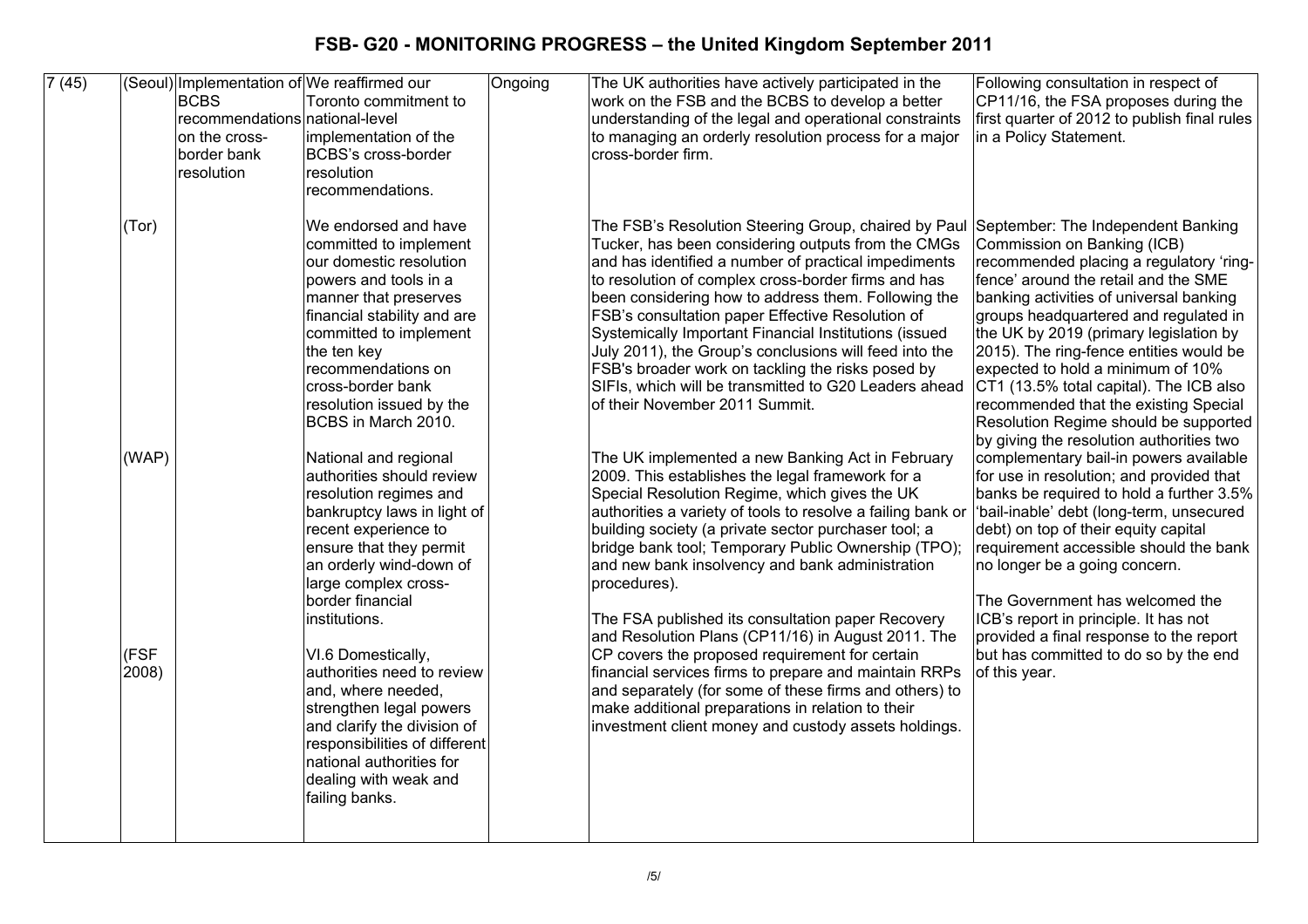| 8(41)           | (Lon)                     | Supervisory                   | To establish the                                                         | <b>June 2009</b> | The FSA has established colleges for all its major        | The FSA intends to further embed and         |
|-----------------|---------------------------|-------------------------------|--------------------------------------------------------------------------|------------------|-----------------------------------------------------------|----------------------------------------------|
|                 |                           | colleges                      | remaining supervisory                                                    | (for             | cross-border firms and these are run in line with the     | enhance its college activity, in particular  |
|                 |                           |                               | colleges for significant                                                 | establishing     | recently agreed Basel and IAIS guidance on colleges       | for some of the institutions for which it is |
|                 |                           |                               | cross-border firms by                                                    | supervisory      | and the more detailed European college requirements.      | the host regulator given their potentially   |
|                 |                           |                               | June 2009.                                                               | colleges)        | In addition, the FSA participates in colleges for many    | significant impact on UK financial           |
|                 |                           |                               |                                                                          |                  | firms that are active in the UK. Through its college      | stability.                                   |
|                 | (Seoul)                   |                               | We agreed to conduct                                                     | Ongoing          | activity, the FSA seeks to improve its shared             |                                              |
|                 |                           |                               | rigorous risk assessment                                                 |                  | understanding of the relevant firm and how its risks are  |                                              |
|                 |                           |                               | on these firms through                                                   |                  | being mitigated, and often follow-up with joint work with |                                              |
|                 |                           |                               | international supervisory                                                |                  | other supervisors to further achieve its objectives.      |                                              |
|                 |                           |                               | colleges                                                                 |                  |                                                           |                                              |
| $\sqrt{9}$ (42) | $\overline{\mathsf{FSF}}$ | Supervisory                   | V.7 To quicken                                                           | Ongoing          | The FSA has formal information gateways in place to       | The FSA will continue to develop and         |
|                 | 2008)                     | exchange of                   | supervisory                                                              |                  | cover most key host relationships.                        | widen its set of memoranda of                |
|                 |                           | information and               | responsiveness to                                                        |                  |                                                           | understanding to ensure that it has          |
|                 |                           | coordination                  | developments that have a                                                 |                  |                                                           | workable gateways with all relevant          |
|                 |                           |                               | common effect across a                                                   |                  |                                                           | material host supervisors.                   |
|                 |                           |                               | number of institutions.                                                  |                  |                                                           |                                              |
|                 |                           |                               | supervisory exchange of                                                  |                  |                                                           |                                              |
|                 |                           |                               | information and                                                          |                  |                                                           |                                              |
|                 |                           |                               | coordination in the                                                      |                  |                                                           |                                              |
|                 |                           |                               | development of best                                                      |                  |                                                           |                                              |
|                 |                           |                               | practice benchmarks                                                      |                  |                                                           |                                              |
|                 |                           |                               | should be improved at                                                    |                  |                                                           |                                              |
|                 |                           |                               | both national and                                                        |                  |                                                           |                                              |
|                 |                           |                               | international levels.                                                    |                  |                                                           |                                              |
| 10 (New)        |                           | Seoul) More effective         | We agreed that                                                           | Ongoing          | The FSA has been an active participant in the FSB's       |                                              |
|                 |                           | oversight and                 | supervisors should have                                                  |                  | work stream covering Supervisory Intensity and            |                                              |
|                 |                           | supervision                   | strong and unambiguous                                                   |                  | Enhancement. It has completed the FSB's survey on         |                                              |
|                 |                           |                               | mandates, sufficient                                                     |                  | adherence to certain BCBS core principles.                |                                              |
|                 |                           |                               | independence to act,                                                     |                  |                                                           |                                              |
|                 |                           |                               | appropriate resources,                                                   |                  |                                                           |                                              |
|                 |                           |                               | and a full suite of tools                                                |                  |                                                           |                                              |
|                 |                           |                               | and powers to proactively                                                |                  |                                                           |                                              |
|                 |                           |                               | identify and address risks,                                              |                  |                                                           |                                              |
|                 |                           |                               | including regular stress                                                 |                  |                                                           |                                              |
|                 |                           |                               | testing and early                                                        |                  |                                                           |                                              |
|                 |                           |                               | intervention.                                                            |                  |                                                           |                                              |
|                 |                           |                               |                                                                          |                  |                                                           |                                              |
|                 |                           | risks to the financial system | III. Extending the regulatory perimeter to entities/activities that pose |                  |                                                           |                                              |
| 11(27)          | (Lon)                     | Review of the                 | We will each review and                                                  | Ongoing          | On 16 June 2011, the Treasury published A new             | The Government will seek to deliver the      |
|                 |                           |                               | boundaries of the adapt the boundaries of                                |                  | approach to financial regulation: the blueprint for       | necessary primary legislation in 2012.       |
|                 |                           | regulatory                    | the regulatory framework                                                 |                  | reform. This details the Government's proposed            |                                              |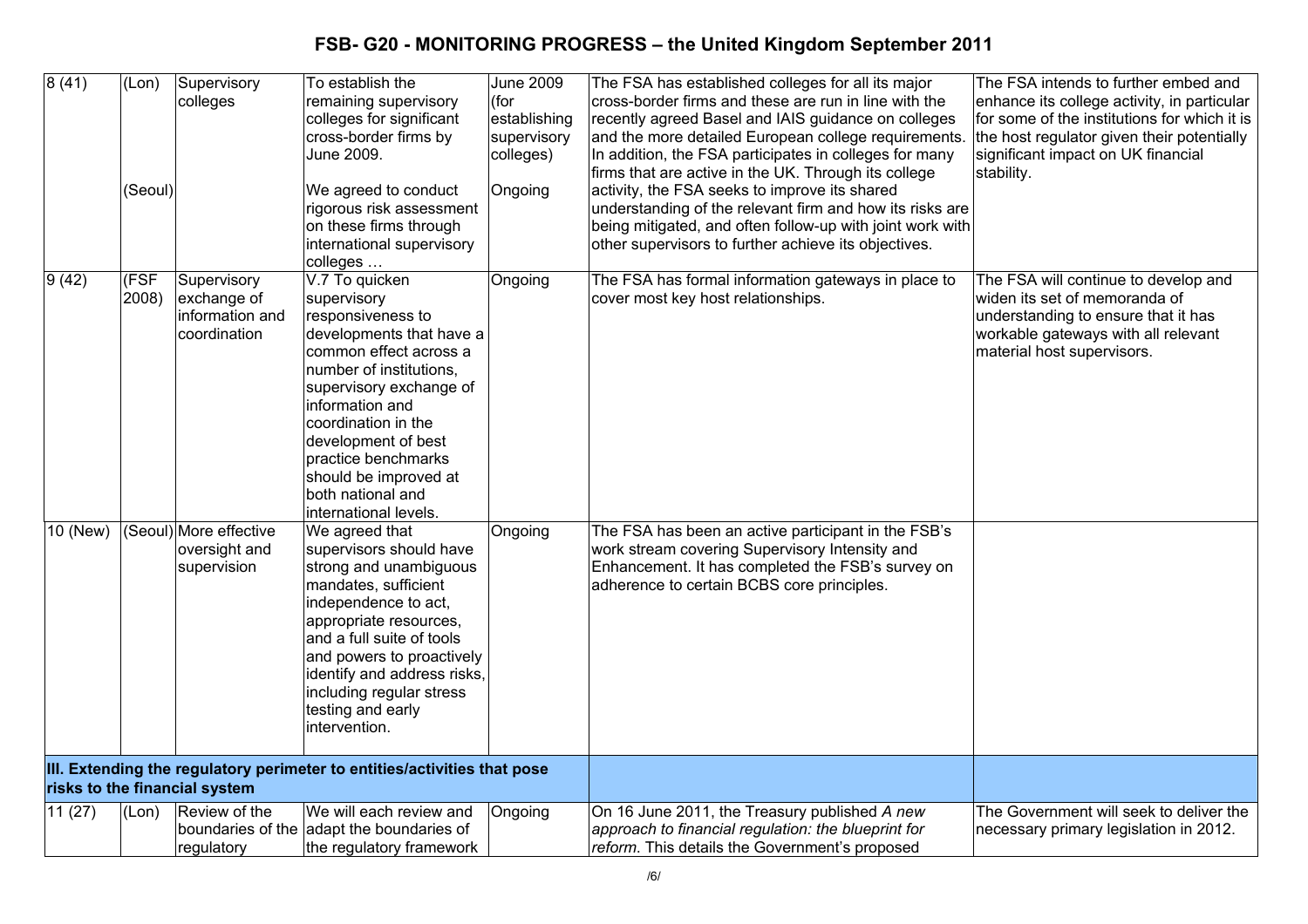|        |                        | framework                                                                                       | to keep pace with<br>developments in the<br>financial system and<br>promote good practices<br>and consistent<br>approaches at an<br>international level.                                                                                                           |         | reforms of financial regulation in the UK and includes<br>draft legislation on the core elements of reform.<br>The proposals include the creation of a new Financial<br>Policy Committee (FPC) in the Bank of England, with<br>primary statutory responsibility for maintaining financial<br>stability; the creation of a new Prudential Regulatory<br>Authority (PRA) as a subsidiary of the Bank of<br>England; and the creation of the Financial Conduct<br>Authority (FCA), which will be a focused conduct<br>regulator.                                                                                                                                                                                                                                                                                                                                                                                                                                                                                                                                                                                                                                                                                                                          |                                                                                                    |
|--------|------------------------|-------------------------------------------------------------------------------------------------|--------------------------------------------------------------------------------------------------------------------------------------------------------------------------------------------------------------------------------------------------------------------|---------|--------------------------------------------------------------------------------------------------------------------------------------------------------------------------------------------------------------------------------------------------------------------------------------------------------------------------------------------------------------------------------------------------------------------------------------------------------------------------------------------------------------------------------------------------------------------------------------------------------------------------------------------------------------------------------------------------------------------------------------------------------------------------------------------------------------------------------------------------------------------------------------------------------------------------------------------------------------------------------------------------------------------------------------------------------------------------------------------------------------------------------------------------------------------------------------------------------------------------------------------------------|----------------------------------------------------------------------------------------------------|
| 12(30) | (FSF<br>$ 2008\rangle$ | Supervisory<br>resources and<br>expertise to<br>oversee the risks<br>of financial<br>innovation | V.1 Supervisors should<br>see that they have the<br>requisite resources and<br>expertise to oversee the<br>risks associated with<br>financial innovation and to<br>ensure that firms they<br>supervise have the<br>capacity to understand<br>and manage the risks. | Ongoing | As Hector Sants noted in his Chief Executive's report<br>prefacing the FSA's Annual Report 2010/11, the FSA<br>continued to focus on the recruitment and retention of<br>high-quality staff. The average number of full-time<br>equivalent employees for 2011/10 was 3,291, up from<br>2,952 during the previous period.<br>This increase in resources is associated with a revised<br>regulatory philosophy and operating model. The new,<br>outcomes-based approach recognises that the FSA<br>will intervene in a proactive way when it believes that<br>the results of a firm's actions will pose risks to its<br>statutory objectives.<br>In its June 2011 consultation document, the<br>Government set out further detail of plans to create a<br>Prudential Regulation Authority (PRA), to ensure that a<br>new, more judgement-focused approach to regulation<br>of firms is adopted so that business models can be<br>challenged, risks identified and action taken to<br>preserve stability.<br>The Bank of England and the Financial Services<br>Authority have published two documents setting out<br>further information about the PRA's proposed<br>approach to banking supervision (May 2011) and<br>insurance supervision (June 2011). | The Government will seek to ensure the<br>passage of the necessary primary<br>legislation in 2012. |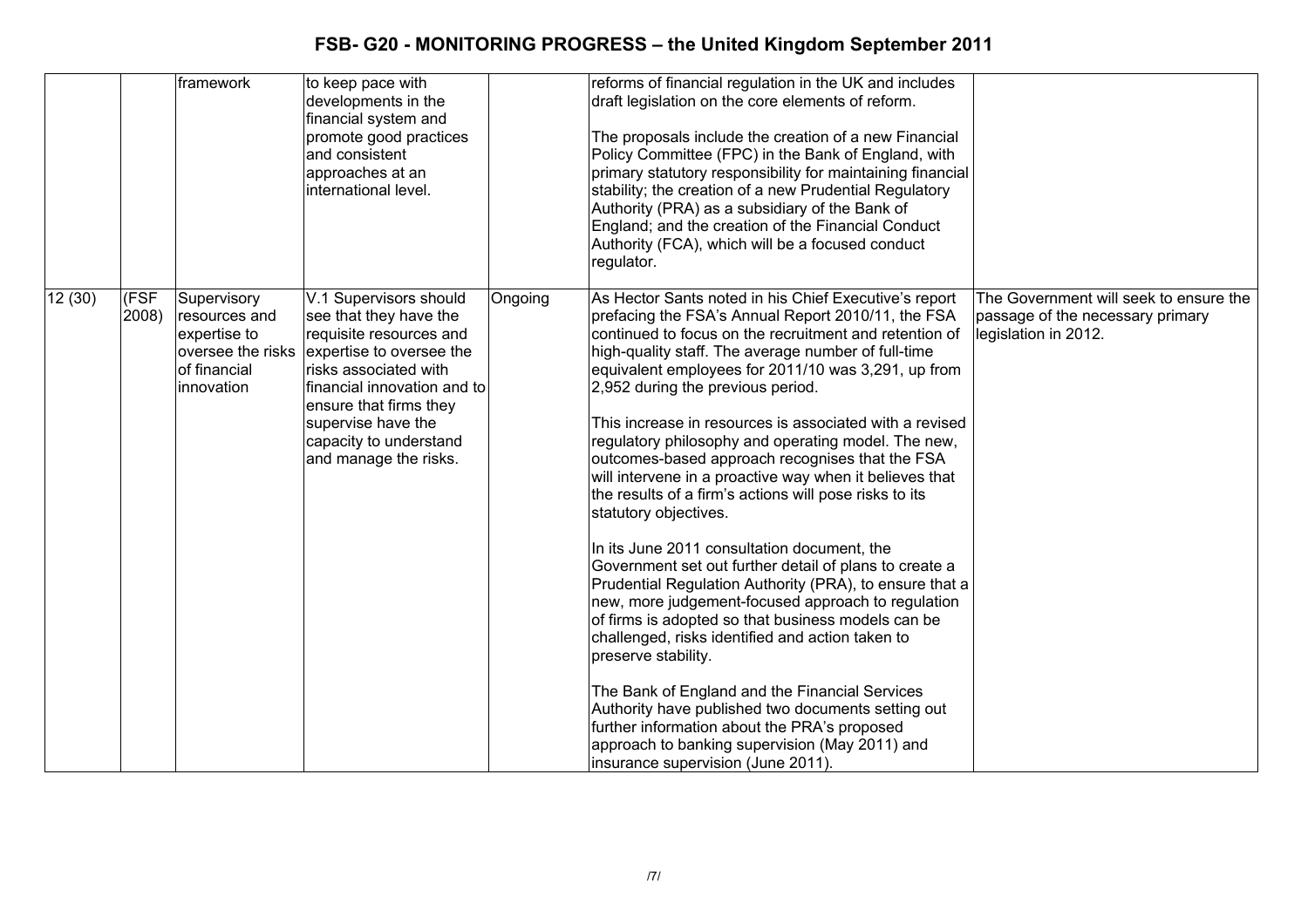| <b>Hedge funds</b> |       |                                                                     |                                                                                                                                                                                                                                                                                                                                                                                                                                                                                                |          |                                                                                                                                                                                                                                                                                                                                                                                                                                                                   |                                                                                                                                                            |
|--------------------|-------|---------------------------------------------------------------------|------------------------------------------------------------------------------------------------------------------------------------------------------------------------------------------------------------------------------------------------------------------------------------------------------------------------------------------------------------------------------------------------------------------------------------------------------------------------------------------------|----------|-------------------------------------------------------------------------------------------------------------------------------------------------------------------------------------------------------------------------------------------------------------------------------------------------------------------------------------------------------------------------------------------------------------------------------------------------------------------|------------------------------------------------------------------------------------------------------------------------------------------------------------|
| 13(33)             |       | (Seoul) Regulation<br>(including<br>registration) of<br>hedge funds | We also firmly<br>recommitted to work in an<br>internationally consistent<br>and non-discriminatory<br>manner to strengthen<br>regulation and<br>supervision on hedge<br>funds,                                                                                                                                                                                                                                                                                                                | End-2009 | Hedge fund managers are already subject to<br>supervision by the FSA. The FSA undertakes a<br>biannual survey of hedge fund managers (comprising<br>50 large UK-based managers) to determine inter alia:<br>the size of funds' 'footprints' in the market, including alternative asset managers).<br>measures of leverage and risk;<br>the scale of any asset/liability mismatch;<br>substantial market or asset class concentration and<br>liquidity issues; and | Within the EU, the Alternative<br>Investment Fund Managers Directive<br>(AIFMD) will require substantially more<br>transparency for hedge funds (and other |
|                    | (Lon) |                                                                     | Hedge funds or their<br>managers will be<br>registered and will be<br>required to disclose<br>appropriate information<br>on an ongoing basis to<br>supervisors or regulators,<br>including on their<br>leverage, necessary for<br>assessment of the<br>systemic risks they pose<br>individually or collectively.<br>Where appropriate<br>registration should be<br>subject to a minimum<br>size. They will be subject<br>to oversight to ensure that<br>they have adequate risk<br>management. |          | credit counterparty risks between hedge funds and<br>other market participants.                                                                                                                                                                                                                                                                                                                                                                                   |                                                                                                                                                            |
| 14(34)             | (Lon) | Effective<br>oversight of<br>cross-border<br>funds                  | We ask the FSB to<br>develop mechanisms for<br>cooperation and<br>information sharing<br>between relevant<br>authorities in order to<br>ensure effective oversight<br>lis maintained when a<br>fund is located in a<br>different jurisdiction from<br>the manager. We will,<br>cooperating through the<br>FSB, develop measures<br>that implement these                                                                                                                                        | End-2009 | Action addressed to the FSB.                                                                                                                                                                                                                                                                                                                                                                                                                                      |                                                                                                                                                            |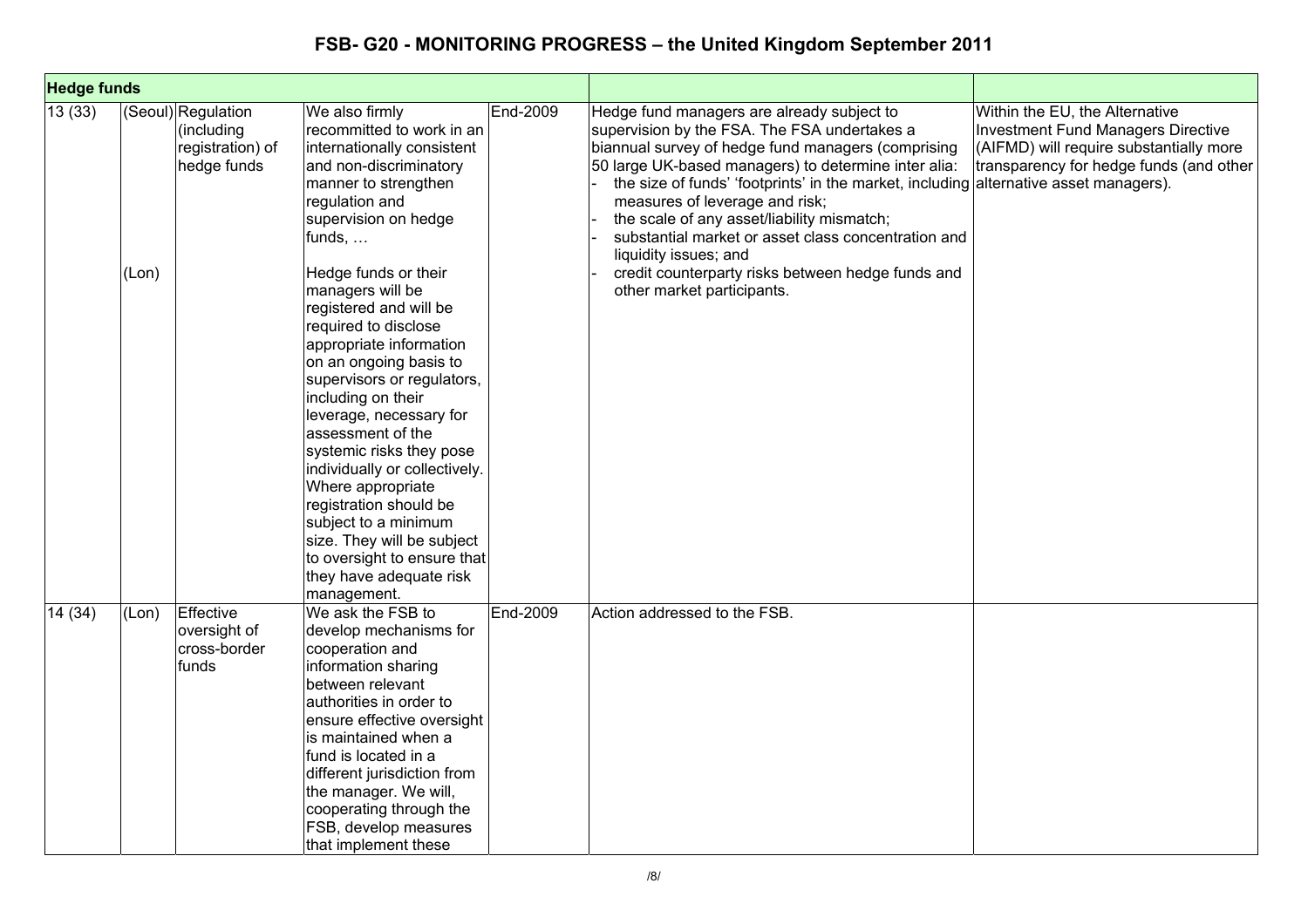|         |                |                                                                                    | principles by the end of<br>2009.                                                                                                                                                                                                                            |             |                                                                                                                                                                                                                                                                                                                                                                                                                                                                                                                                                                                                                                                                                                                                                                                                                                                                                                                                                                                  |  |
|---------|----------------|------------------------------------------------------------------------------------|--------------------------------------------------------------------------------------------------------------------------------------------------------------------------------------------------------------------------------------------------------------|-------------|----------------------------------------------------------------------------------------------------------------------------------------------------------------------------------------------------------------------------------------------------------------------------------------------------------------------------------------------------------------------------------------------------------------------------------------------------------------------------------------------------------------------------------------------------------------------------------------------------------------------------------------------------------------------------------------------------------------------------------------------------------------------------------------------------------------------------------------------------------------------------------------------------------------------------------------------------------------------------------|--|
| 15(35)  | (Lon)          | Effective<br>management of<br>counter-party risk<br>associated with<br>hedge funds | Supervisors should<br>require that institutions<br>which have hedge funds<br>as their counterparties<br>have effective risk<br>management, including<br>mechanisms to monitor<br>the funds' leverage and<br>set limits for single<br>counterparty exposures. | Ongoing     | The FSA has for many years undertaken a hedge fund<br>as counterparty survey to determine the counterparty<br>exposures of the prime brokerage arms of the major<br>investment banks. This survey is used alongside other<br>supervisory tools to enable supervisors to identify<br>exposures which may give rise to concern and to<br>assess the effectiveness of counterparty risk<br>management.<br>The FSA will continue to develop its hedge fund as<br>counterparty survey and continue to integrate the<br>analysis of this with the analysis undertaken of the<br>hedge fund manager survey.                                                                                                                                                                                                                                                                                                                                                                             |  |
| 16 (36) | (FSF<br>2008)  | Guidance on the<br>management of<br>exposures to<br>leveraged<br>counterparties    | II.17 Supervisors will<br>strengthen their existing<br>guidance on the<br>management of<br>exposures to leveraged<br>counterparties                                                                                                                          | Ongoing     | The FSA participates in the annual Prime Brokerage<br>Survey which provides information on how much the<br>large investment banks lend, how leveraged their<br>positions are and the quality of the collateral. It also<br>serves to provide an indication of the totality of its<br>relationships (including non Prime Broker) and<br>counterparty exposures.<br>The FSA introduced a hedge fund manager survey in<br>October 2009 to assess and mitigate the potential<br>systemic risk of this sector. One important aim of the<br>hedge fund manager survey is to understand the use<br>of leverage by hedge funds. It does this by gathering<br>information on the channels through which hedge<br>funds can borrow money (e.g. collateralised borrowing<br>through prime brokerage agreements, sale and<br>repurchase agreements or synthetically using<br>instruments such as swaps or contracts for<br>differences) and the counterparties through which they<br>borrow. |  |
|         | Securitisation |                                                                                    |                                                                                                                                                                                                                                                              |             |                                                                                                                                                                                                                                                                                                                                                                                                                                                                                                                                                                                                                                                                                                                                                                                                                                                                                                                                                                                  |  |
| 17(50)  | (FSB<br>2009)  | BCBS/IOSCO<br>measures for<br>securitisation                                       | Implementation of During 2010, supervisors<br>and regulators will:<br>implement the<br>measures decided by<br>the Basel Committee<br>to strengthen the                                                                                                       | During 2010 | The UK's implementation of the CRDII securitisation<br>requirements came into force on 31 December 2010.                                                                                                                                                                                                                                                                                                                                                                                                                                                                                                                                                                                                                                                                                                                                                                                                                                                                         |  |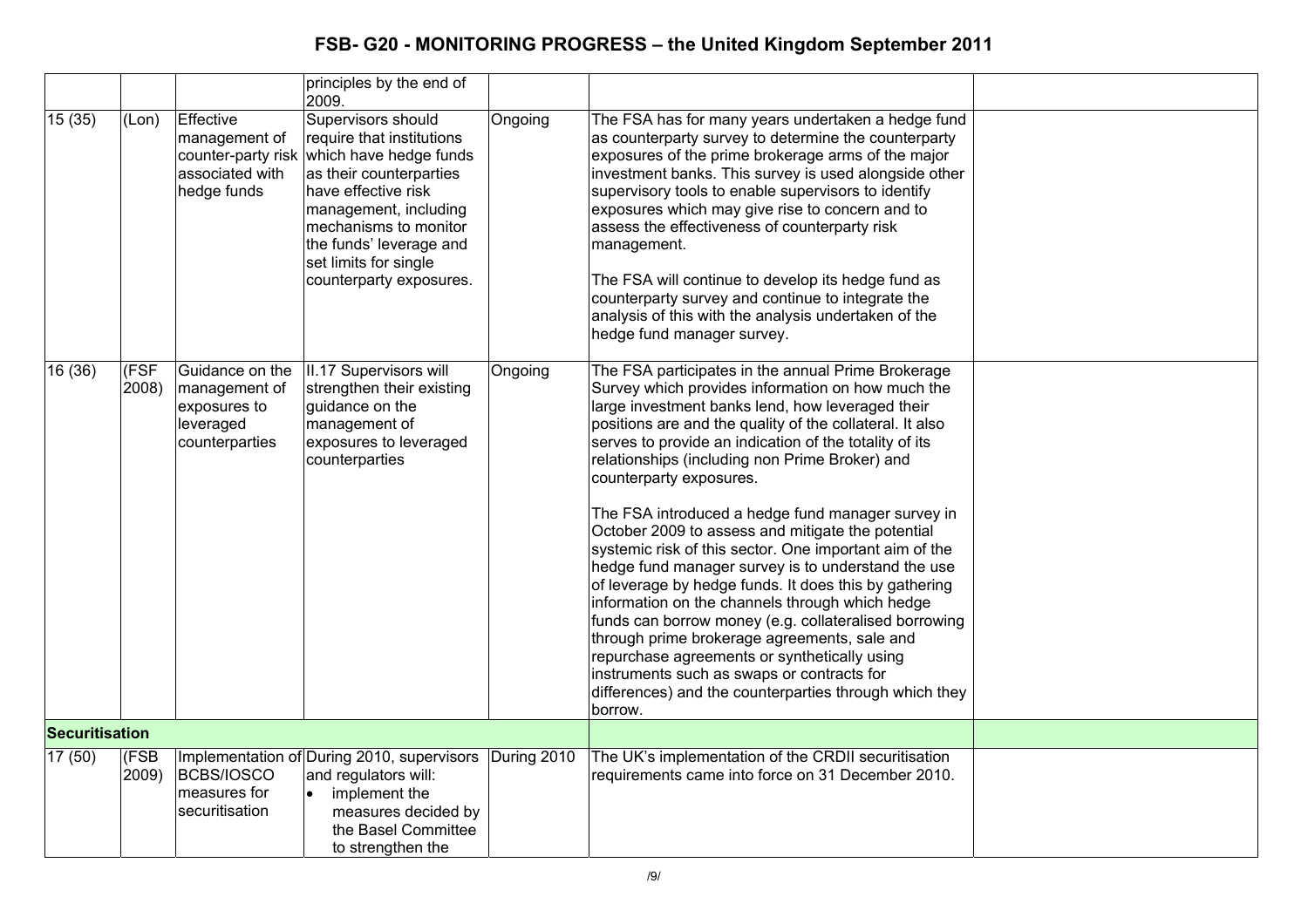| 18(51, | (Lon)          | Improvement in                                                                                                                                                                     | capital requirement of<br>securitisation and<br>establish clear rules<br>for banks'<br>management and<br>disclosure;<br>implement IOSCO's<br>proposals to<br>strengthen practices<br>in securitisation<br>markets.<br>The BCBS and authorities By 2010                                                                                                     |         | Article 122a of the Capital Requirements Directive                                                                                                                                                                                                                               |                                                                                                                                                                                                                                                                                                                                                                                                      |
|--------|----------------|------------------------------------------------------------------------------------------------------------------------------------------------------------------------------------|------------------------------------------------------------------------------------------------------------------------------------------------------------------------------------------------------------------------------------------------------------------------------------------------------------------------------------------------------------|---------|----------------------------------------------------------------------------------------------------------------------------------------------------------------------------------------------------------------------------------------------------------------------------------|------------------------------------------------------------------------------------------------------------------------------------------------------------------------------------------------------------------------------------------------------------------------------------------------------------------------------------------------------------------------------------------------------|
| 52)    | (Pitts)        | the risk<br>management of<br>securitisation,<br>including<br>retainment of a<br>part of the risk of<br>the underlying<br>assets by<br>securitisation<br>sponsors or<br>originators | should take forward work<br>on improving incentives<br>for risk management of<br>securitisation, including<br>considering due diligence<br>and quantitative retention<br>requirements by 2010.<br>Securitization sponsors or<br>originators should retain a<br>part of the risk of the<br>underlying assets, thus<br>encouraging them to act<br>prudently. |         | came into force on 1 January 2011.                                                                                                                                                                                                                                               |                                                                                                                                                                                                                                                                                                                                                                                                      |
| 19(10) | (FSF)<br>2008) | Strengthening of<br>regulatory and<br>for monolines                                                                                                                                | II.8 Insurance supervisors Ongoing<br>should strengthen the<br>capital framework regulatory and capital<br>framework for monoline<br>insurers in relation to<br>structured credit.                                                                                                                                                                         |         | The FSA has established a benchmark for an<br>enhanced capital requirement for the UK monoline<br>subsidiaries it supervises, and without that level of<br>capital no plan for resuming UK business would be<br>acceptable.                                                      | The FSA will be reviewing firms' internal<br>capital assessments (and associated<br>risk management and governance), with<br>a view to establishing suitable capital<br>levels for a firm in relation to its specific<br>portfolio if and as they reactivate.<br>Reactivating firms are also expected to<br>develop their internal models ready for<br>approval on implementation of<br>Solvency II. |
| 20(54) | (FSF<br>2008)  | Strengthening of<br>supervisory<br>requirements or<br>best practices fir<br>investment in<br>structured<br>products                                                                | II.18 Regulators of<br>linstitutional investors<br>should strengthen the<br>requirements or best<br>practices for firms'<br>processes for investment<br>in structured products.                                                                                                                                                                            | Ongoing | The BCBS had agreed revisions to the Basel II<br>framework to strengthen the requirements for investors<br>in securitisation. CRD2 (which implements Basel in<br>Europe) implements more detailed proposals in this<br>area. These amendments came into force on 31 Dec<br>2010. |                                                                                                                                                                                                                                                                                                                                                                                                      |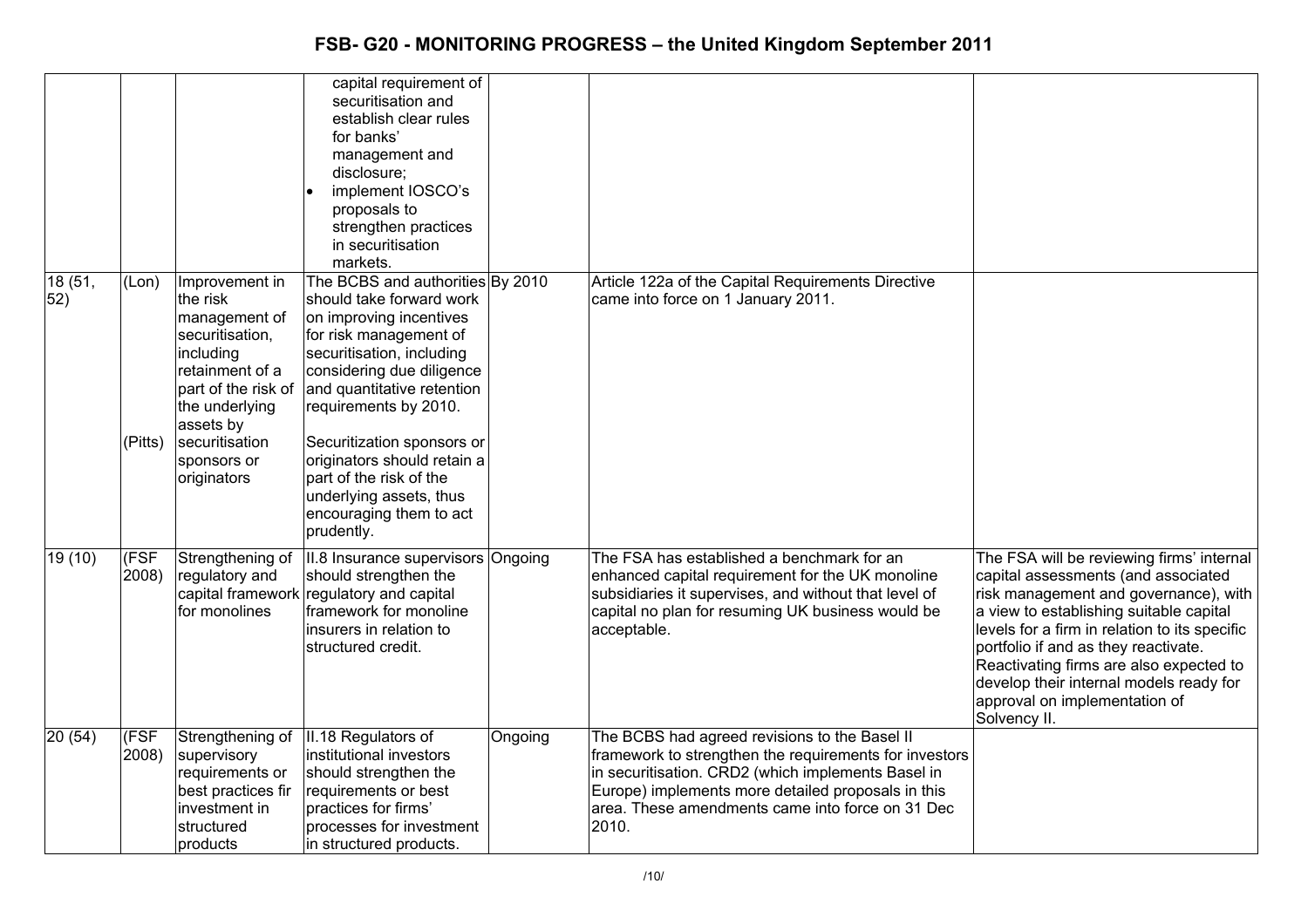| 21(14)        | (FSF<br>2008) | Enhanced<br>disclosure of<br>securitised<br>products                                                                                                                                                                              | III.10-III.13 Securities<br>market regulators should<br>work with market<br>participants to expand<br>information on securitised<br>products and their<br>underlying assets.                                                                                                                                                                                                                                                                                                                                                                                                                                                      | Ongoing                      | The FSA has established a team of accounting review<br>specialists to monitor and analyse financial reporting<br>by larger banks and identify areas of interest therein<br>that may impact the FSA's prudential supervision or<br>the operation of market discipline. Based on this<br>ongoing work, the FSA will continue to keep under<br>consideration the appropriateness and desirability of<br>further policy initiatives to strengthen disclosure.                                                                                                                                                                                                                                                                                                                                                                                                                                                                                                                                                                                                                                                                                                                                                                                                             | The accounting review team (ART)<br>continues to monitor and analyse annual<br>and interim financial reports for the<br>leading financial institutions supervised<br>by the FSA. The ART meets with the<br>banks, audit firms and investor groups<br>on a regular basis to provide feedback<br>on its analysis of financial information<br>and identify areas where enhanced<br>disclosure may be most effective.                                                                                                                                                                                                                                                                                                                                                                                                                                                                                                                                    |
|---------------|---------------|-----------------------------------------------------------------------------------------------------------------------------------------------------------------------------------------------------------------------------------|-----------------------------------------------------------------------------------------------------------------------------------------------------------------------------------------------------------------------------------------------------------------------------------------------------------------------------------------------------------------------------------------------------------------------------------------------------------------------------------------------------------------------------------------------------------------------------------------------------------------------------------|------------------------------|-----------------------------------------------------------------------------------------------------------------------------------------------------------------------------------------------------------------------------------------------------------------------------------------------------------------------------------------------------------------------------------------------------------------------------------------------------------------------------------------------------------------------------------------------------------------------------------------------------------------------------------------------------------------------------------------------------------------------------------------------------------------------------------------------------------------------------------------------------------------------------------------------------------------------------------------------------------------------------------------------------------------------------------------------------------------------------------------------------------------------------------------------------------------------------------------------------------------------------------------------------------------------|------------------------------------------------------------------------------------------------------------------------------------------------------------------------------------------------------------------------------------------------------------------------------------------------------------------------------------------------------------------------------------------------------------------------------------------------------------------------------------------------------------------------------------------------------------------------------------------------------------------------------------------------------------------------------------------------------------------------------------------------------------------------------------------------------------------------------------------------------------------------------------------------------------------------------------------------------|
|               |               | IV. Improving OTC derivatives markets                                                                                                                                                                                             |                                                                                                                                                                                                                                                                                                                                                                                                                                                                                                                                                                                                                                   |                              |                                                                                                                                                                                                                                                                                                                                                                                                                                                                                                                                                                                                                                                                                                                                                                                                                                                                                                                                                                                                                                                                                                                                                                                                                                                                       |                                                                                                                                                                                                                                                                                                                                                                                                                                                                                                                                                                                                                                                                                                                                                                                                                                                                                                                                                      |
| 22(17,<br>18) | (Pitts)       | (Seoul) Reforming OTC<br>derivative<br>markets.<br>including the<br>CDS markets<br>(e.g. CCP); and<br>trading of all<br>standardized<br><b>OTC</b> derivatives<br>on exchanges,<br>clearing and<br>trade repository<br>reporting. | We endorsed the FSB's<br>recommendations for<br>implementing our<br>previous commitments in<br>standardisation of an internationally<br>consistent manner,<br>recognizing the<br>importance of a level<br>playing field.<br>All standardized OTC<br>derivative contracts<br>should be traded on<br>exchanges or electronic<br>trading platforms, where<br>appropriate, and cleared<br>through central<br>counterparties by end-<br>2012 at the latest. OTC<br>derivative contracts<br>should be reported to<br>trade repositories. Non-<br>centrally cleared<br>contracts should be<br>subject to higher capital<br>requirements. | By end-2012<br>at the latest | Legislative proposals for the regulation of European<br>Market Infrastructure are at an advanced stage with<br>final text expected to be adopted around the end of<br>2011. This will provide the framework for implementing<br>G20 commitments to clearing and trade repository<br>reporting in the EU.<br>In February 2011 the IOSCO task force on OTC<br>derivatives, co-chaired by the FSA, published a report<br>on trading of OTC derivatives which sets out guidance<br>for regulators in determining products that could be<br>suitable to be traded on an 'exchange'. It also set out<br>important criteria that trading platforms must meet in<br>order to satisfy regulatory expectations.<br>In August 2011 CPSS-IOSCO published for<br>consultation a report on data reporting and aggregation<br>to ensure effective global data collection through trade<br>repositories.<br>The OTC Derivative Regulators Forum (ODRF) -<br>chaired by the FSA – continues to progress the<br>development and implementation of frameworks for<br>effective cooperation and coordination on oversight<br>arrangements and information sharing among the<br>relevant authorities for individual trade repositories and<br>systemically important OTC derivatives CCPs. | In early 2012 the IOSCO task force on<br>OTC derivatives plans to publish a<br>report setting out the current use of<br>trading platforms for OTC derivatives<br>with multiple or single liquidity providers.<br>IOSCO will also publish a report on<br>international standards for OTC<br>derivatives, which will include<br>considerations for how to best<br>coordinate mandatory clearing<br>obligations and the oversight of market<br>intermediaries in OTC derivatives<br>markets.<br>Throughout 2012 FSA will be working<br>with ESMA to develop binding technical<br>standards to implement mandatory<br>clearing requirements and requirements<br>for reporting to trade repositories in the<br>EU.<br>The BCBS finalised the treatment for<br>uncleared OTC derivatives in December<br>2010; however the remaining<br>requirements for capitalisation of<br>exposures to central counterparties (i.e.<br>cleared derivatives) are due for |
|               | (Lon)         |                                                                                                                                                                                                                                   | We will promote the<br>standardization and                                                                                                                                                                                                                                                                                                                                                                                                                                                                                                                                                                                        |                              | The FSA, as part of the OTC Derivatives Supervisors<br>Group, has made significant progress by working with                                                                                                                                                                                                                                                                                                                                                                                                                                                                                                                                                                                                                                                                                                                                                                                                                                                                                                                                                                                                                                                                                                                                                           | consultation shortly. These rules are<br>expected to be implemented by the                                                                                                                                                                                                                                                                                                                                                                                                                                                                                                                                                                                                                                                                                                                                                                                                                                                                           |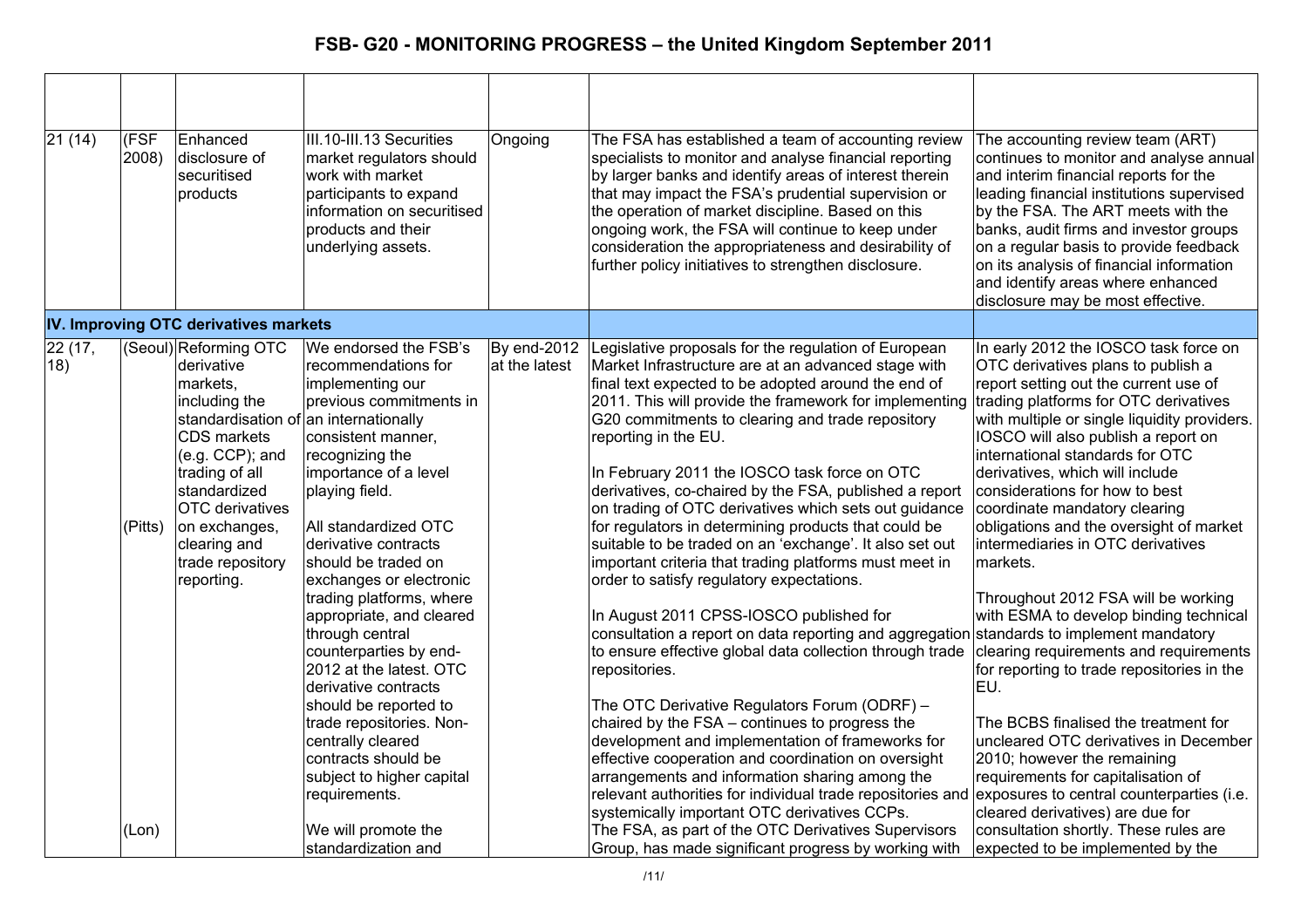|        |       |                                                                                          | resilience of credit<br>derivatives markets, in<br>particular through the<br>establishment of central<br>clearing counterparties<br>subject to effective<br>regulation and<br>supervision. We call on<br>the industry to develop an<br>action plan on<br>standardisation by<br>autumn 2009.                 |         | G14 dealers to increase standardisation of OTC<br>derivatives. Future work will focus on increasing<br>standardisation across products; to expand use of<br>central clearing; to enhance bilateral risk management; currently consulting on this.<br>and to increase transparency.<br>In October 2011, the FSA published a consultation<br>paper with proposals to improve the resilience of the<br>financial resources of recognised bodies, including<br>clearing houses and regulated markets.<br>In October 2011 the EU Commission published<br>legislative proposals (via revisions to MiFID) which will<br>take forward in the EU the G20 commitment in relation<br>to exchange trading of OTC derivatives and<br>accompanying transparency requirements. Delays in<br>formalising these proposals will mean that the EU will<br>not have implemented part of the G20 commitment by<br>end 2012 although the legislative framework may be in<br>place by this time.                                           | Capital Requirements Directive and<br>Regulation for implementation by end<br>2012. The European Commission is<br>A consultation paper on international<br>standards on margining for non-centrally<br>cleared derivatives will be published by<br>BCBS, IOSCO, CGFS and CPSS in<br>2012. |
|--------|-------|------------------------------------------------------------------------------------------|-------------------------------------------------------------------------------------------------------------------------------------------------------------------------------------------------------------------------------------------------------------------------------------------------------------|---------|---------------------------------------------------------------------------------------------------------------------------------------------------------------------------------------------------------------------------------------------------------------------------------------------------------------------------------------------------------------------------------------------------------------------------------------------------------------------------------------------------------------------------------------------------------------------------------------------------------------------------------------------------------------------------------------------------------------------------------------------------------------------------------------------------------------------------------------------------------------------------------------------------------------------------------------------------------------------------------------------------------------------|-------------------------------------------------------------------------------------------------------------------------------------------------------------------------------------------------------------------------------------------------------------------------------------------|
|        |       |                                                                                          | V. Developing macro-prudential frameworks and tools                                                                                                                                                                                                                                                         |         |                                                                                                                                                                                                                                                                                                                                                                                                                                                                                                                                                                                                                                                                                                                                                                                                                                                                                                                                                                                                                     |                                                                                                                                                                                                                                                                                           |
| 23(25) | (Lon) | Amendment of<br>regulatory<br>systems to take<br>account of<br>macro-prudential<br>risks | Amend our regulatory<br>systems to ensure<br>authorities are able to<br>identify and take account<br>of macro-prudential risks<br>across the financial<br>system including in the<br>case of regulated banks,<br>shadow banks and<br>private pools of capital to<br>limit the build up of<br>systemic risk. | Ongoing | The UK authorities work to monitor and address risks<br>across the financial system.<br>On 16 June 2011, the Treasury published A new<br>approach to financial regulation: the blueprint for<br>reform. This sets out more detail about the<br>Government's proposed reforms of financial regulation<br>in the UK and includes draft legislation on the core<br>elements of reform. The document outlines plans to<br>provide a dedicated focus on macro-prudential<br>analysis and action, to ensure that risks developing<br>across the financial system as a whole are identified<br>and responded to. Through legislation, the<br>Government will create a new Financial Policy<br>Committee (FPC) in the Bank of England, with primary<br>statutory responsibility for maintaining financial<br>stability. The FPC will be provided with control of<br>macro-prudential tools to ensure that systemic risks to<br>financial stability are dealt with.<br>The interim FPC was established in February 2011. Its | The Government will seek to ensure the<br>passage of the necessary primary<br>legislation in 2012.                                                                                                                                                                                        |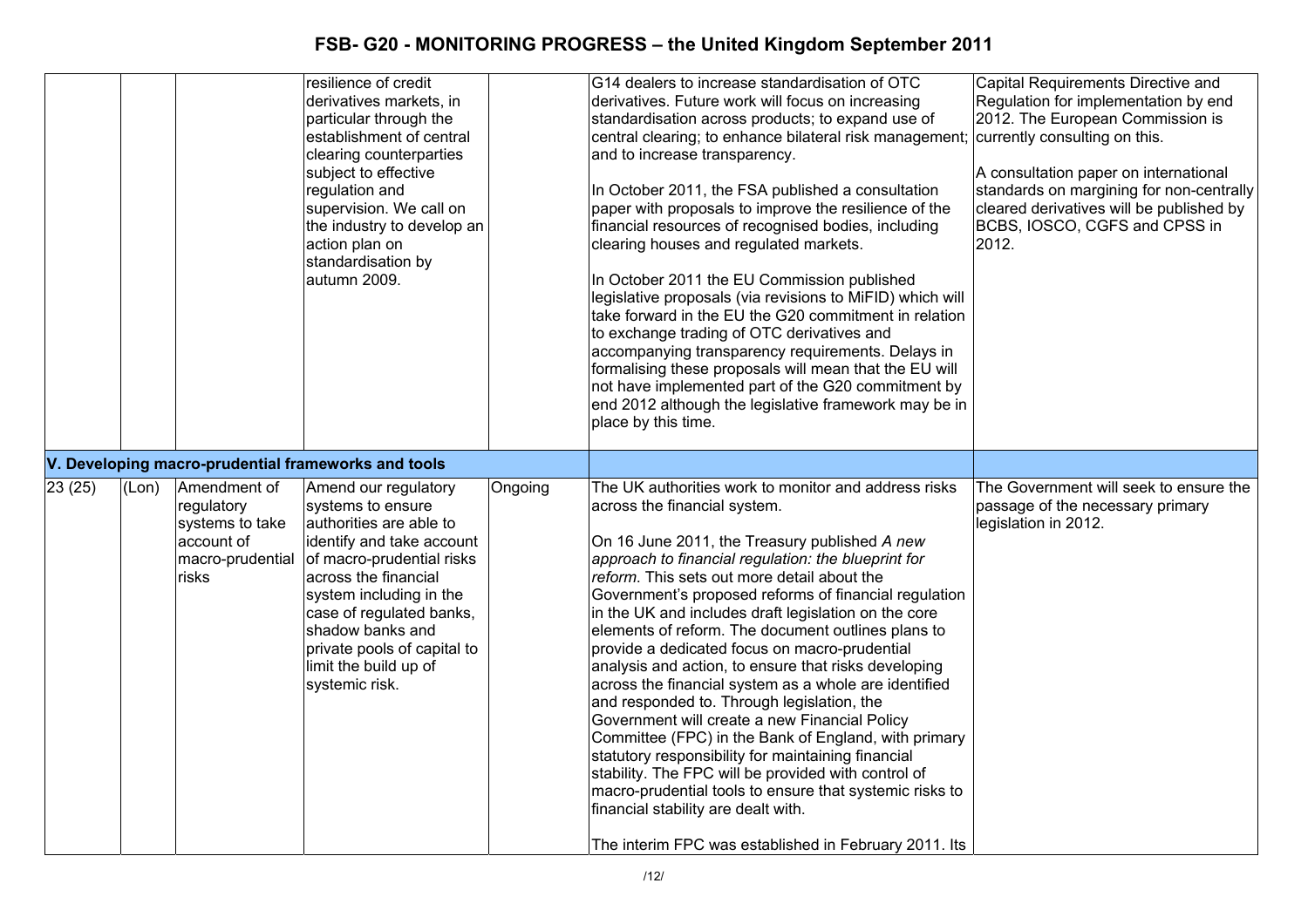|         |               |                                                                                 |                                                                                                                                                                                                                                                                                                                                                                                                                                                                                                                        |             | first Financial Stability Report was published in June<br>2011. The interim FPC will undertake, as far as<br>possible, the work of the permanent FPC.                                                                                                                                                                                                                                                                                                                                                                                                                                                                                                                                                                                                                                                 |                                                                                                                                                                                                                                                                                                                                                                                                                                                                                                                                                                                                                                                                                                                                                                                                                                                                                                                                                                                                                |
|---------|---------------|---------------------------------------------------------------------------------|------------------------------------------------------------------------------------------------------------------------------------------------------------------------------------------------------------------------------------------------------------------------------------------------------------------------------------------------------------------------------------------------------------------------------------------------------------------------------------------------------------------------|-------------|-------------------------------------------------------------------------------------------------------------------------------------------------------------------------------------------------------------------------------------------------------------------------------------------------------------------------------------------------------------------------------------------------------------------------------------------------------------------------------------------------------------------------------------------------------------------------------------------------------------------------------------------------------------------------------------------------------------------------------------------------------------------------------------------------------|----------------------------------------------------------------------------------------------------------------------------------------------------------------------------------------------------------------------------------------------------------------------------------------------------------------------------------------------------------------------------------------------------------------------------------------------------------------------------------------------------------------------------------------------------------------------------------------------------------------------------------------------------------------------------------------------------------------------------------------------------------------------------------------------------------------------------------------------------------------------------------------------------------------------------------------------------------------------------------------------------------------|
| 24 (26) | (Lon)         | Powers for<br>gathering<br>relevant<br>information by<br>national<br>regulators | Ensure that national<br>regulators possess the<br>powers for gathering<br>relevant information on all<br>material financial<br>institutions, markets and<br>instruments in order to<br>assess the potential for<br>failure or severe stress to<br>contribute to systemic<br>risk. This will be done in<br>close coordination at<br>international level in order<br>to achieve as much<br>consistency as possible<br>across jurisdictions.                                                                              | Ongoing     | On 16 June 2011, the Treasury published A new<br>approach to financial regulation: the blueprint for<br>reform. This sets out more detail about the<br>Government's proposed reform of financial regulation<br>in the UK and includes draft legislation on the core<br>elements of reform. This will include appropriate<br>arrangements for the information gathering and<br>sharing by the new regulatory bodies.                                                                                                                                                                                                                                                                                                                                                                                   | The Government will seek to ensure the<br>passage of the necessary primary<br>legislation in 2012.                                                                                                                                                                                                                                                                                                                                                                                                                                                                                                                                                                                                                                                                                                                                                                                                                                                                                                             |
| 25(28)  | (FSF<br>2009) | Use of macro-<br>prudential tools                                               | 3.1 Authorities should use End-2009<br>quantitative indicators<br>and/or constraints on<br>leverage and margins as<br>macro-prudential tools for<br>supervisory purposes.<br>Authorities should use<br>quantitative indicators of<br>leverage as guides for<br>policy, both at the<br>institution-specific and at<br>the macro-prudential<br>(system-wide) level<br>Authorities should review<br>enforcing minimum initial<br>margins and haircuts for<br>OTC derivatives and<br>securities financing<br>transactions. | and ongoing | FSA and Bank of England monitor leverage at system-<br>wide and sectoral (financial, household, non-financial<br>corporate) levels as part of their macroprudential<br>analysis work.<br>The Bank and the FSA have been fully engaged in the<br>work of the BCBS and the FSB to develop framework<br>for addressing leverage.<br>The interim FPC was established in February 2011. Its<br>first Financial Stability Report was published in June<br>2011. The interim FPC will undertake, as far as<br>possible, the work of the permanent FPC.<br>The legislation that will establish the FPC has been<br>published in draft for Pre-Legislative Scrutiny ahead of<br>introduction to Parliament.<br>[FSB Comments: Some sentences in the right section<br>and this section seem to be duplicative?] | In July 2010, the Treasury issued a<br>consultation paper A new approach to<br>financial regulation: judgement, focus<br>and stability. Further detail, including<br>draft legislation, is set out in A new<br>approach to financial regulation: the<br>blueprint for reform, which was<br>published on 16 June 2011. The<br>proposals include the creation of a new<br>Financial Policy Committee (FPC) in the<br>Bank of England, with primary statutory<br>responsibility for maintaining financial<br>stability. The FPC will have control of<br>specific macroprudential tools to fulfil its<br>objective. The interim FPC was<br>established in February 2011. Its first<br>Financial Stability Report was published<br>in June 2011. The interim FPC will<br>undertake, as far as possible, the work<br>of the permanent FPC. It is also<br>undertaking analysis of potential<br>macroprudential tools. It will update the<br>Treasury on its thinking before the end<br>of the year and again in 2012. |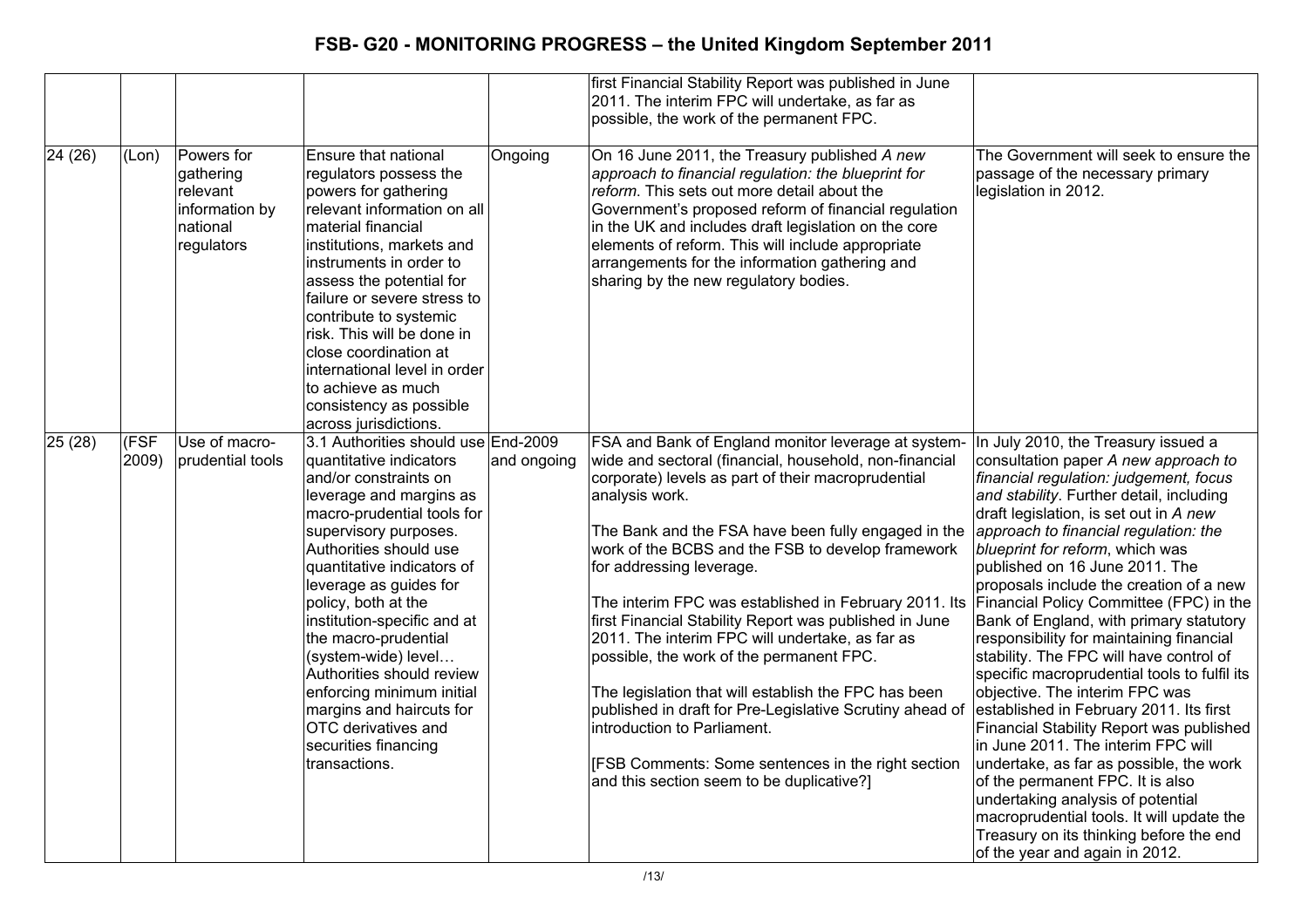| 26 (29) | (WAP)         | Monitoring of<br>asset price<br>changes                                       | Authorities should monitor Ongoing<br>substantial changes in<br>asset prices and their<br>implications for the macro<br>economy and the                                                                                                                                                |         | The Bank of England actively monitors asset price<br>developments consistent with its remit for both<br>monetary and financial stability. This is also part of the<br>FSA's ongoing market surveillance and risk<br>management process.                                                                                                                                                                                            | The FPC will, as part of its responsibility<br>for maintaining financial stability,<br>monitor and address threats to stability<br>arising from imbalances in the financial<br>system.                                                                                                                                                                                                                                                                                                                                                                                                                                                                                                                                                                                                                                                                                 |
|---------|---------------|-------------------------------------------------------------------------------|----------------------------------------------------------------------------------------------------------------------------------------------------------------------------------------------------------------------------------------------------------------------------------------|---------|------------------------------------------------------------------------------------------------------------------------------------------------------------------------------------------------------------------------------------------------------------------------------------------------------------------------------------------------------------------------------------------------------------------------------------|------------------------------------------------------------------------------------------------------------------------------------------------------------------------------------------------------------------------------------------------------------------------------------------------------------------------------------------------------------------------------------------------------------------------------------------------------------------------------------------------------------------------------------------------------------------------------------------------------------------------------------------------------------------------------------------------------------------------------------------------------------------------------------------------------------------------------------------------------------------------|
| 27(32)  | (FSF<br>2008) | Improved<br>cooperation<br>between<br>supervisors and<br>central banks        | financial system.<br>V.8 Supervisors and<br>central banks should<br>improve cooperation and<br>the exchange of<br>information including in<br>the assessment of<br>financial stability risks.<br>The exchange of<br>information should be<br>rapid during periods of<br>market strain. | Ongoing | Post crisis, the need for closer collaboration in support<br>of financial stability was widely noted by both Bank and published A new approach to financial<br>FSA senior management. Extensive cooperation<br>between regulatory and central bank staff occurs<br>across a range of activities, including (but not limited<br>to) crisis management planning, bank resolution,<br>funding profiles and minimum capital standards. | On 16 June 2011, the Treasury<br>regulation: the blueprint for reform. This<br>sets out more detail about the<br>Government's proposed reforms of<br>financial regulation in the UK and<br>includes draft legislation on the core<br>elements of reform. In addition to the<br>setting up of a Financial Policy<br>Committee, the proposals include the<br>creation of a new Prudential Regulation<br>Authority as a subsidiary of the Bank of<br>England.<br>The PRA will be chaired by the<br>Governor of the Bank of England. A new<br>Deputy Governor for prudential<br>regulation will be chief executive of the<br>PRA. By integrating the PRA's most<br>senior management with that of the<br>Bank, the Government intends that the<br>supervision of UK financial firms will<br>benefit from the expertise, experience<br>and credibility of the central bank. |
|         |               | <b>VI. Strengthening accounting standards</b>                                 |                                                                                                                                                                                                                                                                                        |         |                                                                                                                                                                                                                                                                                                                                                                                                                                    |                                                                                                                                                                                                                                                                                                                                                                                                                                                                                                                                                                                                                                                                                                                                                                                                                                                                        |
| 28(11)  |               | (WAP) Consistent<br>application of<br>high-quality<br>accounting<br>standards | Regulators, supervisors,<br>and accounting standard<br>setters, as appropriate,<br>should work with each<br>other and the private<br>sector on an ongoing<br>basis to ensure consistent<br>application and                                                                             | Ongoing | The European Securities and Markets Authority<br>(ESMA) has a forum - the European Enforcers<br>Coordination Sessions (EECS) - in which all EU<br>National Enforcers of financial information exchange<br>views and discuss experiences of enforcement of<br>IFRS. A key function of EECS is the analysis and<br>discussion of decisions taken by independent EU<br>National Enforcers in respect of financial statements          | The BBA Code will continue to be<br>applied by the UK's 7 largest banks.<br>In May 2011, the FSA published its<br>Code of Practice for the relationship<br>between the external auditor and the<br>supervisor. One of the aims of the Code<br>is to contribute to high-quality external                                                                                                                                                                                                                                                                                                                                                                                                                                                                                                                                                                                |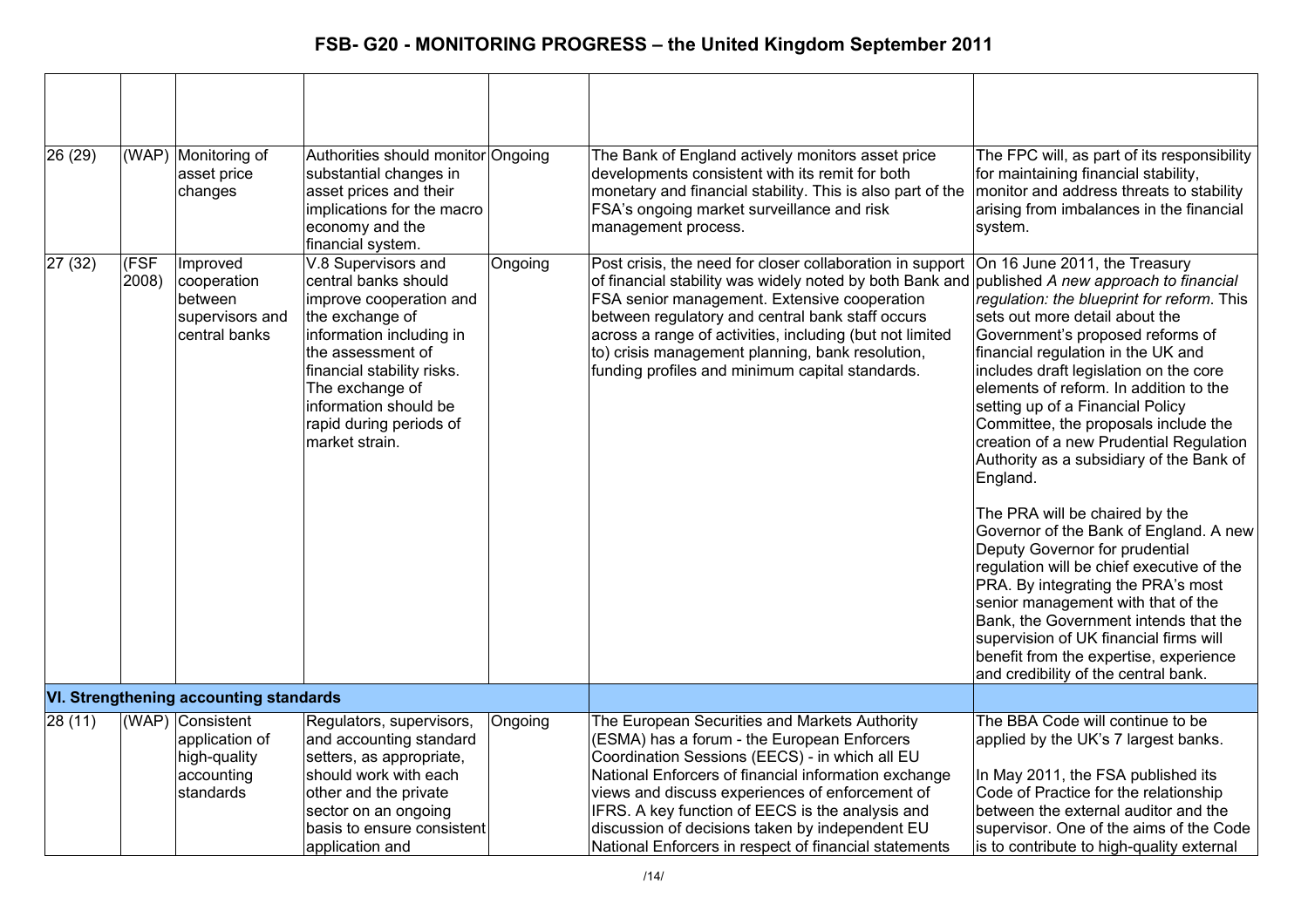|          |               |                                                                                                               | enforcement of high-<br>quality accounting<br>standards.                                                                                                                                                                                                                                                              |          | published by issuers with securities traded on a<br>regulated market and who prepare their financial<br>statements in accordance with IFRS.<br>Extracts from the EECS database of enforcement<br>decisions are published on a regular basis and provide<br>greater transparency for market participants on<br>interpretations provided of unusual cases that they<br>may find useful.<br>The FSA has encouraged the banks, through the BBA,<br>to develop a Disclosure Code which sets out principles<br>and guidance for high quality financial report and which<br>the UK's 7 largest banks applied from 2009.<br>In June 2010 the FSA published a Discussion Paper<br>(DP) Enhancing the auditor's contribution to prudential<br>regulation (DP10/3) which, among other things,<br>discusses the importance of auditors' professional<br>scepticism from auditors of financial institutions for<br>driving high-quality disclosures - particularly for areas<br>that require significant management judgement - and<br>suggests ways in which the application of auditor<br>scepticism could be enhanced. | auditing by promoting an effective<br>relationship between the auditor and<br>supervisor in the context of a particular<br>regulated firm. As part of this, the Code<br>envisages discussions between<br>supervisors and auditors about the<br>adequacy and reliability of disclosures in<br>light of statutory reporting requirements. |
|----------|---------------|---------------------------------------------------------------------------------------------------------------|-----------------------------------------------------------------------------------------------------------------------------------------------------------------------------------------------------------------------------------------------------------------------------------------------------------------------|----------|--------------------------------------------------------------------------------------------------------------------------------------------------------------------------------------------------------------------------------------------------------------------------------------------------------------------------------------------------------------------------------------------------------------------------------------------------------------------------------------------------------------------------------------------------------------------------------------------------------------------------------------------------------------------------------------------------------------------------------------------------------------------------------------------------------------------------------------------------------------------------------------------------------------------------------------------------------------------------------------------------------------------------------------------------------------------------------------------------------------|-----------------------------------------------------------------------------------------------------------------------------------------------------------------------------------------------------------------------------------------------------------------------------------------------------------------------------------------|
| 29 (New) |               | (Seoul) Convergence of<br>accounting<br>standards                                                             | We re-emphasized the<br>importance we place on<br>achieving a single set of<br>improved high quality<br>global accounting<br>standards and called on<br>the International<br><b>Accounting Standards</b><br>Board and the Financial<br><b>Accounting Standards</b><br>Board to complete their<br>convergence project. | End-2011 | While the IASB and FASB have continued to work on a Though the boards continue to work on<br>number of joint projects or areas of common interest, it<br>is not clear how much progress on convergence is<br>being achieved on major projects.<br>We support convergence in principle, though<br>convergence should not compromise the quality of<br>standards issued by the IASB.                                                                                                                                                                                                                                                                                                                                                                                                                                                                                                                                                                                                                                                                                                                           | a converged solution for impairment of<br>financial instruments, they have<br>diverged so far on offsetting of financial<br>instruments and classification and<br>measurement. There are currently few<br>indications that the boards will finally<br>agree to converged solutions in these<br>two areas.                               |
| 30(12)   | (FSF<br>2009) | The use of<br>valuation<br>reserves or<br>adjustments by<br>accounting<br>standard setters<br>and supervisors | 3.4 Accounting standard<br>setters and prudential<br>supervisors should<br>examine the use of<br>valuation reserves or<br>adjustments for fair<br>valued financial                                                                                                                                                    | End-2009 | The FSA has made changes to its Handbook<br>implementing proposed changes to the EU's Capital<br>Requirements Directive in this area. These will<br>implement new requirements with the BCBS<br>amendments to its prudent valuation framework.                                                                                                                                                                                                                                                                                                                                                                                                                                                                                                                                                                                                                                                                                                                                                                                                                                                               | An FSA policy statement amending the<br>FSA Handbook for CRD III changes in<br>respect of prudent valuation<br>methodology is to be issued shortly.<br>These changes are expected to be in<br>force for 31/12/2011.                                                                                                                     |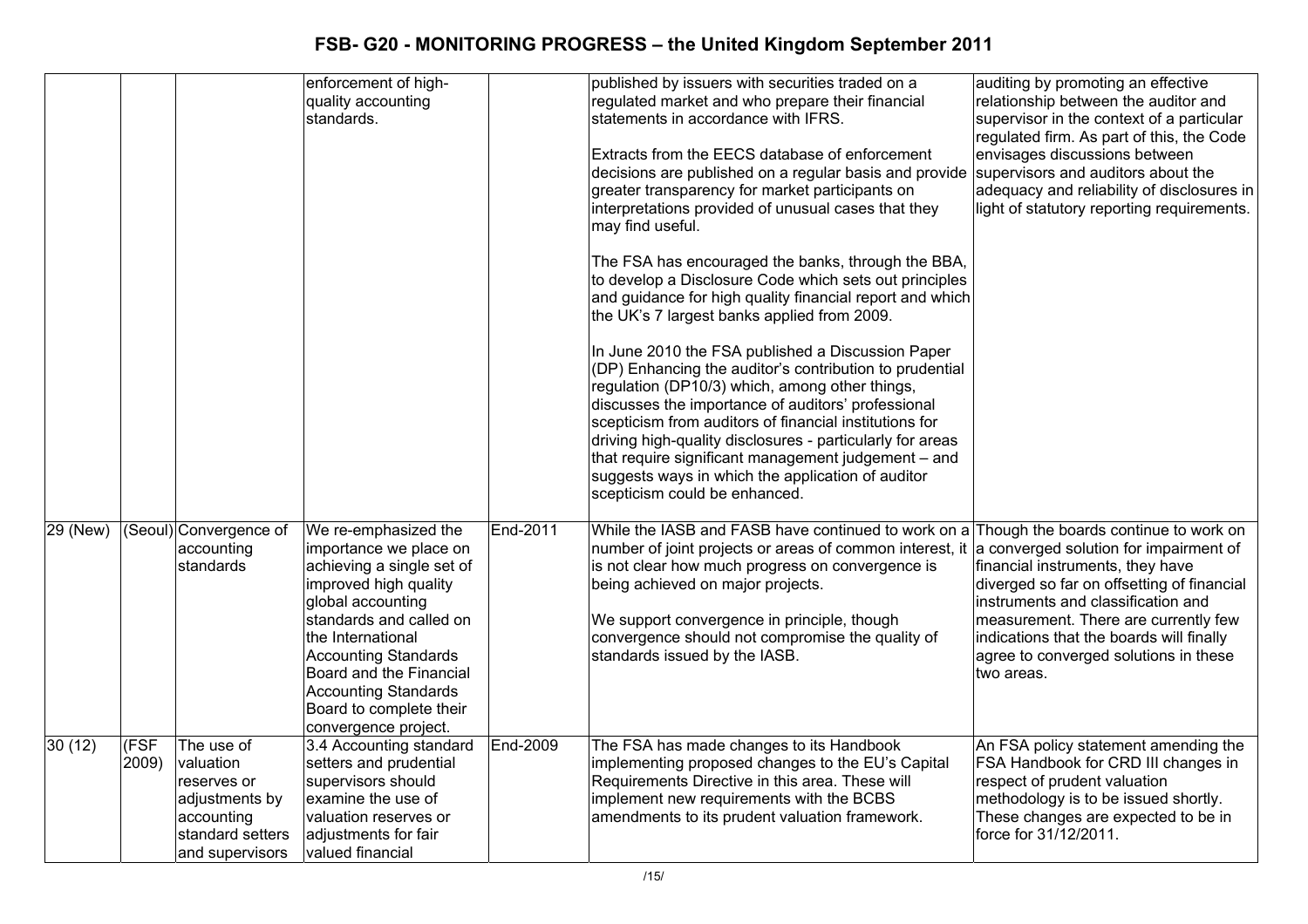|                    |                                   |                                                                                                                                                                                                                  | instruments when data or<br>modelling needed to<br>support their valuation is<br>weak.                                                                                                                                                                                                                                                                                                                                                                                                                                                                                                       |                 |                                                                                                                                                                                                                                                                                                                                                                                                                                                                                                                                                                                                                       |                                                                                                                                                                                                                                                                                                                  |
|--------------------|-----------------------------------|------------------------------------------------------------------------------------------------------------------------------------------------------------------------------------------------------------------|----------------------------------------------------------------------------------------------------------------------------------------------------------------------------------------------------------------------------------------------------------------------------------------------------------------------------------------------------------------------------------------------------------------------------------------------------------------------------------------------------------------------------------------------------------------------------------------------|-----------------|-----------------------------------------------------------------------------------------------------------------------------------------------------------------------------------------------------------------------------------------------------------------------------------------------------------------------------------------------------------------------------------------------------------------------------------------------------------------------------------------------------------------------------------------------------------------------------------------------------------------------|------------------------------------------------------------------------------------------------------------------------------------------------------------------------------------------------------------------------------------------------------------------------------------------------------------------|
| 31(13)             | $\overline{\text{(FSF}}$<br>2009) | Dampening of<br>dynamics<br>associated with<br>FVA.                                                                                                                                                              | 3.5 Accounting standard<br>setters and prudential<br>supervisors should<br>examine possible<br>changes to relevant<br>standards to dampen<br>adverse dynamics<br>potentially associated<br>with fair value accounting.<br>Possible ways to reduce<br>this potential impact<br>include the following: (1)<br>Enhancing the accounting<br>model so that the use of<br>fair value accounting is<br>carefully examined for<br>financial instruments of<br>credit intermediaries; (ii)<br>Transfers between<br>financial asset categories;<br>(iii) Simplifying hedge<br>accounting requirements. | <b>End-2009</b> | The IASB continues to consult on ways to improve the<br>accounting for financial instruments. A new standard<br>(IFRS 9) on the classification and measurement of<br>financial assets and financial liabilities has been issued<br>and the IASB continue to discuss possible<br>improvements to impairment and hedge accounting<br>requirements following previous exposure drafts on<br>financial assets impairment (Nov 2009) and hedge<br>accounting (Dec 2010). A new standard on fair value<br>measurement has also been issued (May 2011). A<br>final standard on general hedge accounting is<br>expected soon. | All issued or proposed standards move<br>in the direction of dampening the<br>adverse dynamics associated with fair<br>value accounting (e.g. expanded use of<br>amortised cost), enabling transfers<br>between categories and simplifying<br>hedge accounting requirements.                                     |
| standards.         |                                   |                                                                                                                                                                                                                  | VII. Strengthening adherence to international supervisory and regulatory                                                                                                                                                                                                                                                                                                                                                                                                                                                                                                                     |                 |                                                                                                                                                                                                                                                                                                                                                                                                                                                                                                                                                                                                                       |                                                                                                                                                                                                                                                                                                                  |
| 32 (21,<br>22, 23) | (Lon)                             | Adherence to<br>international<br>prudential<br>regulatory and<br>supervisory<br>standards, as<br>well as agreeing<br>FSB periodic<br>peer reviews<br>(Note) Please try<br>to prioritise any<br>major initiatives | We are committed to<br>strengthened adherence<br>to international prudential<br>regulatory and<br>supervisory standards.<br>FSB members commit to<br>to undergo FSAP/pursue the maintenance<br>of financial stability,<br>enhance the openness<br>and transparency of the<br>financial sector,<br>implement international<br>financial standards, and                                                                                                                                                                                                                                        | Ongoing         | The UK authorities strongly support the use of peer<br>review and external assessment as a means of<br>promoting compliance with international standards.<br>The UK received a second IMF FSAP assessment<br>early in 2011 and the IMF's findings in their entirety<br>(i.e. FSSA, DARs and TNs) were published in August<br>2011.                                                                                                                                                                                                                                                                                    | The UK authorities are now carefully<br>considering the IMF's recommendations<br>in the process of designing the new<br>regulatory framework in the UK. The<br>authorities have also publicly declared<br>their intention for the new regulatory<br>authorities to be compliant with<br>international standards. |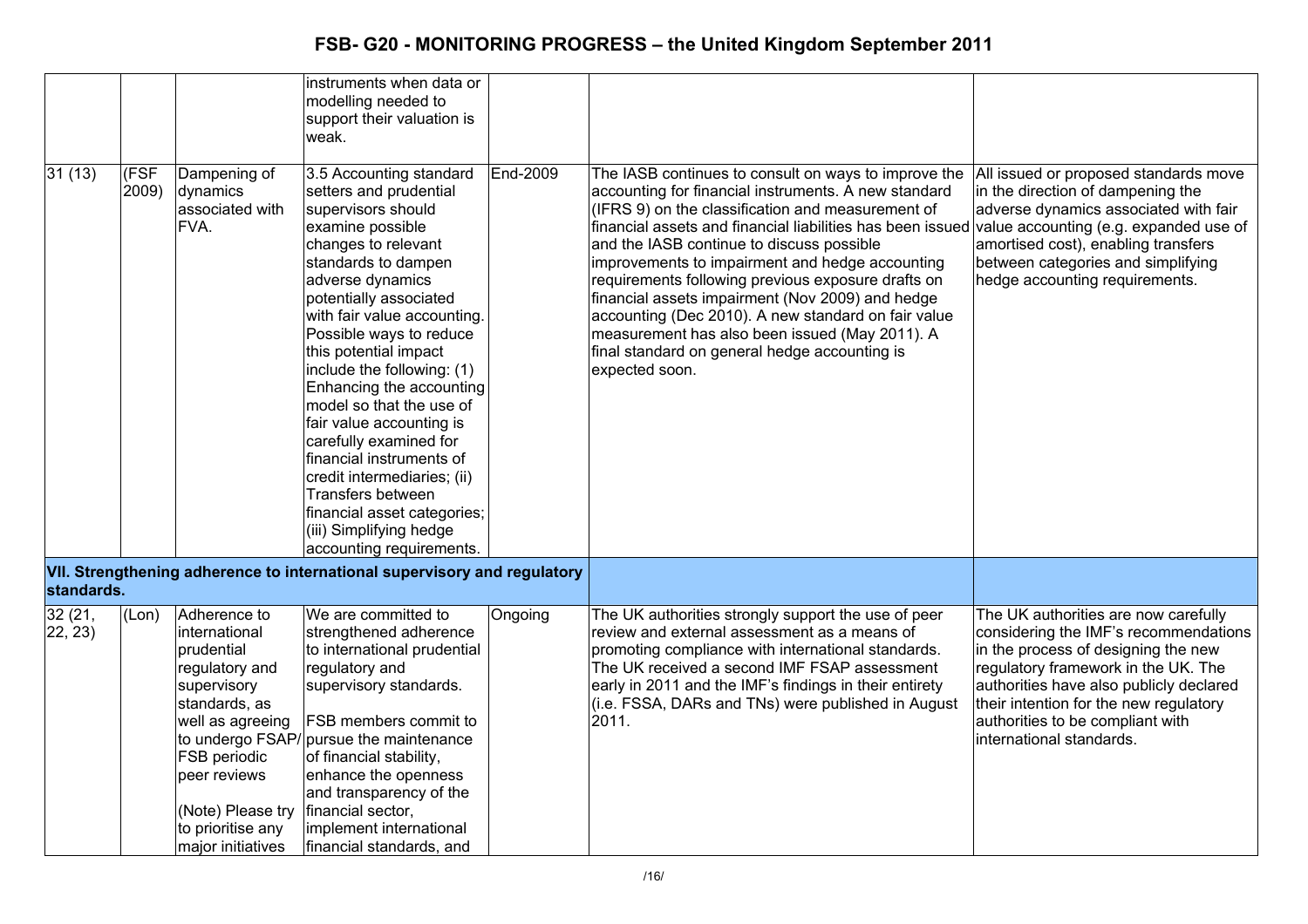|        | (WAP) | conducted<br>specifically in<br>your jurisdiction. | agree to undergo periodic<br>peer reviews, using<br>among other evidence<br>IMF / World Bank FSAP<br>reports.<br>All G20 members commit<br>to undertake a Financial<br><b>Sector Assessment</b><br>Program (FSAP) report<br>and support the<br>transparent assessment<br>of countries' national<br>regulatory systems.<br>Reforming compensation practices to support financial stability                                                                                                                                                                                                                                                                                                    |          |                                                                                                                                                                                                                                                                                                                                                                                                     |  |
|--------|-------|----------------------------------------------------|----------------------------------------------------------------------------------------------------------------------------------------------------------------------------------------------------------------------------------------------------------------------------------------------------------------------------------------------------------------------------------------------------------------------------------------------------------------------------------------------------------------------------------------------------------------------------------------------------------------------------------------------------------------------------------------------|----------|-----------------------------------------------------------------------------------------------------------------------------------------------------------------------------------------------------------------------------------------------------------------------------------------------------------------------------------------------------------------------------------------------------|--|
| 33(15) |       |                                                    | (Pitts) Implementation of We fully endorse the                                                                                                                                                                                                                                                                                                                                                                                                                                                                                                                                                                                                                                               | End-2010 |                                                                                                                                                                                                                                                                                                                                                                                                     |  |
|        |       | <b>FSB/FSF</b><br>compensation<br>principles       | implementation standards<br>of the FSB aimed at<br>aligning compensation<br>with long-term value<br>creation, not excessive<br>risk-taking. Supervisors<br>should have the<br>responsibility to review<br>firms' compensation<br>policies and structures<br>with institutional and<br>systemic risk in mind and,<br>if necessary to offset<br>additional risks, apply<br>corrective measures,<br>such as higher capital<br>requirements, to those<br>firms that fail to<br>implement sound<br>compensation policies<br>and practices.<br>Supervisors should have<br>the ability to modify<br>compensation structures<br>in the case of firms that<br>fail or require<br>extraordinary public |          | The FSA's first set of rules on remuneration ("the<br>Code") came into effect from 1 January 2010 for<br>approximately 27 major firms. The Code has since<br>been revised, principally to better align with the<br>remuneration provisions within the EU-wide directive,<br>CRD3. The revised Code came into force on 1 January<br>2011 and applies to over 2700 firms on a proportionate<br>basis. |  |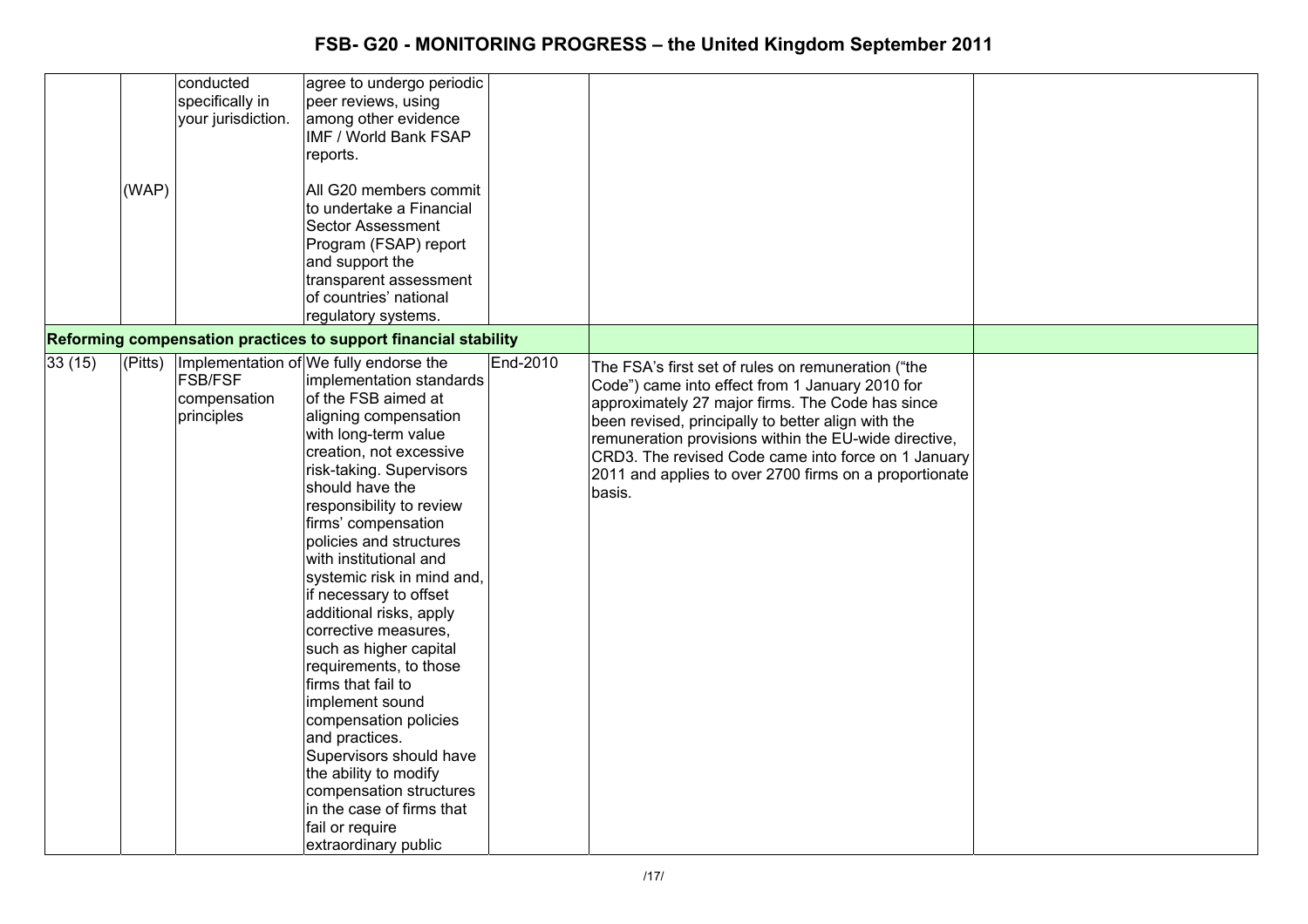|         |         |                                                                  | intervention. We call on<br>firms to implement these<br>sound compensation<br>practices immediately.                                                                                                                                                                                                                                                                                                                                                                                                                     |         |                                                                                                                                                                                                                                                                                                                                                                                                                                                           |                                                                                                                                                                                                                                                                                                                                                                                                                                                                                                                                                                  |
|---------|---------|------------------------------------------------------------------|--------------------------------------------------------------------------------------------------------------------------------------------------------------------------------------------------------------------------------------------------------------------------------------------------------------------------------------------------------------------------------------------------------------------------------------------------------------------------------------------------------------------------|---------|-----------------------------------------------------------------------------------------------------------------------------------------------------------------------------------------------------------------------------------------------------------------------------------------------------------------------------------------------------------------------------------------------------------------------------------------------------------|------------------------------------------------------------------------------------------------------------------------------------------------------------------------------------------------------------------------------------------------------------------------------------------------------------------------------------------------------------------------------------------------------------------------------------------------------------------------------------------------------------------------------------------------------------------|
|         | (Tor)   |                                                                  | We encouraged all<br>countries and financial<br>institutions to fully<br>implement the FSB<br>principles and standards<br>by year-end. We call on<br>the FSB to undertake<br>ongoing monitoring in this<br>area and conduct a<br>second thorough peer<br>review in the second<br>quarter of 2011.                                                                                                                                                                                                                        |         |                                                                                                                                                                                                                                                                                                                                                                                                                                                           |                                                                                                                                                                                                                                                                                                                                                                                                                                                                                                                                                                  |
|         | (Seoul) |                                                                  | We reaffirmed the<br>importance of fully<br>implementing the FSB's<br>standards for sound<br>compensation.                                                                                                                                                                                                                                                                                                                                                                                                               |         |                                                                                                                                                                                                                                                                                                                                                                                                                                                           |                                                                                                                                                                                                                                                                                                                                                                                                                                                                                                                                                                  |
| 34 (16) | (Pitts) | Supervisory<br>review of firms'<br>compensation<br>policies etc. | Supervisors should have<br>the responsibility to<br>review firms'<br>compensation policies<br>and structures with<br>institutional and systemic<br>risk in mind and, if<br>necessary to offset<br>additional risks, apply<br>corrective measures,<br>such as higher capital<br>requirements, to those<br>firms that fail to<br>implement sound<br>compensation policies<br>and practices.<br>Supervisors should have<br>the ability to modify<br>compensation structures<br>in the case of firms that<br>fail or require | Ongoing | The FSA has, for the past two years, conducted an<br>annual intensive supervisory review of the<br>remuneration policies and practices at the largest<br>(deemed to be significant) banks and investment<br>banks, who were not permitted to communicate or<br>distribute their 2009 and 2010 remuneration without<br>the FSA's approval. The FSA will repeat the procedure FSA website. Additionally, the FSA has<br>for the 2011/12 remuneration round. | The FSA will be starting its annual<br>review of significant firms again from<br>October 2011. The process will be<br>similar to the previous two years, and is<br>set out in some detail in a Dear CEO<br>letter, which has been published on the<br>been working to integrate the<br>supervision of remuneration for the large<br>number of other firms in scope of the<br>Code into usual FSA processes.<br>This process will also take into account<br>advice from the FPC in 2011 on firms<br>seeking to build capital via retention of<br>strong earnings. |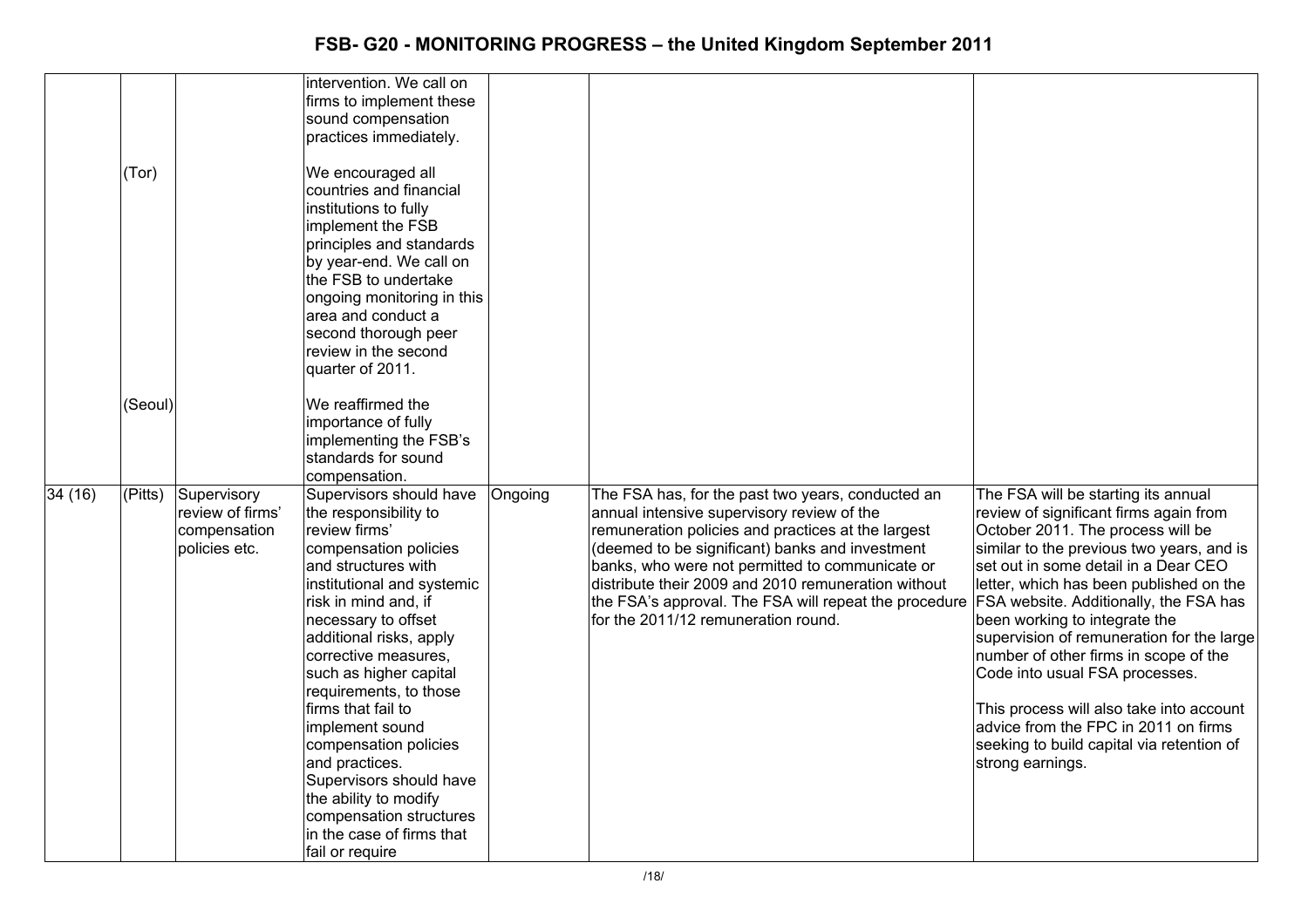|                               |       |                                                | extraordinary public<br>intervention.                                                                                                                                                                                                                                                                                                                                                                                                                                                                                                                                                                    |                 |                                                                                                                                                                                                                                                                                                                                                               |                                                                                                                                                                                                                                                                                                                               |
|-------------------------------|-------|------------------------------------------------|----------------------------------------------------------------------------------------------------------------------------------------------------------------------------------------------------------------------------------------------------------------------------------------------------------------------------------------------------------------------------------------------------------------------------------------------------------------------------------------------------------------------------------------------------------------------------------------------------------|-----------------|---------------------------------------------------------------------------------------------------------------------------------------------------------------------------------------------------------------------------------------------------------------------------------------------------------------------------------------------------------------|-------------------------------------------------------------------------------------------------------------------------------------------------------------------------------------------------------------------------------------------------------------------------------------------------------------------------------|
| <b>VIII. Other issues</b>     |       |                                                |                                                                                                                                                                                                                                                                                                                                                                                                                                                                                                                                                                                                          |                 |                                                                                                                                                                                                                                                                                                                                                               |                                                                                                                                                                                                                                                                                                                               |
| <b>Credit rating agencies</b> |       |                                                |                                                                                                                                                                                                                                                                                                                                                                                                                                                                                                                                                                                                          |                 |                                                                                                                                                                                                                                                                                                                                                               |                                                                                                                                                                                                                                                                                                                               |
| 35(37)                        | (Lon) | Registration of<br>CRAs etc.                   | All CRAs whose ratings<br>are used for regulatory<br>purposes should be<br>subject to a regulatory<br>oversight regime that<br>includes registration. The<br>regulatory oversight<br>regime should be<br>established by end 2009<br>and should be consistent<br>with the IOSCO Code of<br>Conduct Fundamentals.                                                                                                                                                                                                                                                                                          | <b>End-2009</b> | The EU Regulation on CRAs, which is broadly based<br>on the IOSCO Code, entered into force in December<br>2009. This requires all CRAs established in the EU,<br>and those based in third countries who wish their<br>ratings to be used for regulatory purposes in the EU, to<br>be subject to registration and supervision within the<br>IEU.               | The national competent authorities are<br>currently in the process of finalising the<br>registration of CRAs.                                                                                                                                                                                                                 |
| 36 (38)                       | (Lon) | <b>CRA</b> practices<br>and procedures<br>etc. | National authorities will<br>enforce compliance and<br>require changes to a<br>rating agency's practices<br>and procedures for<br>managing conflicts of<br>interest and assuring the<br>transparency and quality<br>of the rating process.<br><b>CRAs should differentiate</b><br>ratings for structured<br>products and provide full<br>disclosure of their ratings<br>track record and the<br>information and<br>assumptions that<br>underpin the ratings<br>process.<br>The oversight framework<br>should be consistent<br>across jurisdictions with<br>appropriate sharing of<br>information between | End-2009        | The EU Regulation on CRAs, which is broadly based<br>on the IOSCO Code and entered into force in<br>December 2009, contains provisions on conflicts<br>management, differentiation of structured finance<br>ratings, transparency of rating methodologies and<br>other disclosure requirements. The FSA is the UK's<br>competent authority for CRA oversight. | ESMA has been empowered by EU law<br>to take over the legal responsibility for<br>the regulation and supervision of those<br>CRAs operating in the EU. The nature of<br>the FSA's involvement in ongoing<br>supervision of those CRAs located in<br>the UK will depend on the nature of the<br>tasks delegated to it by ESMA. |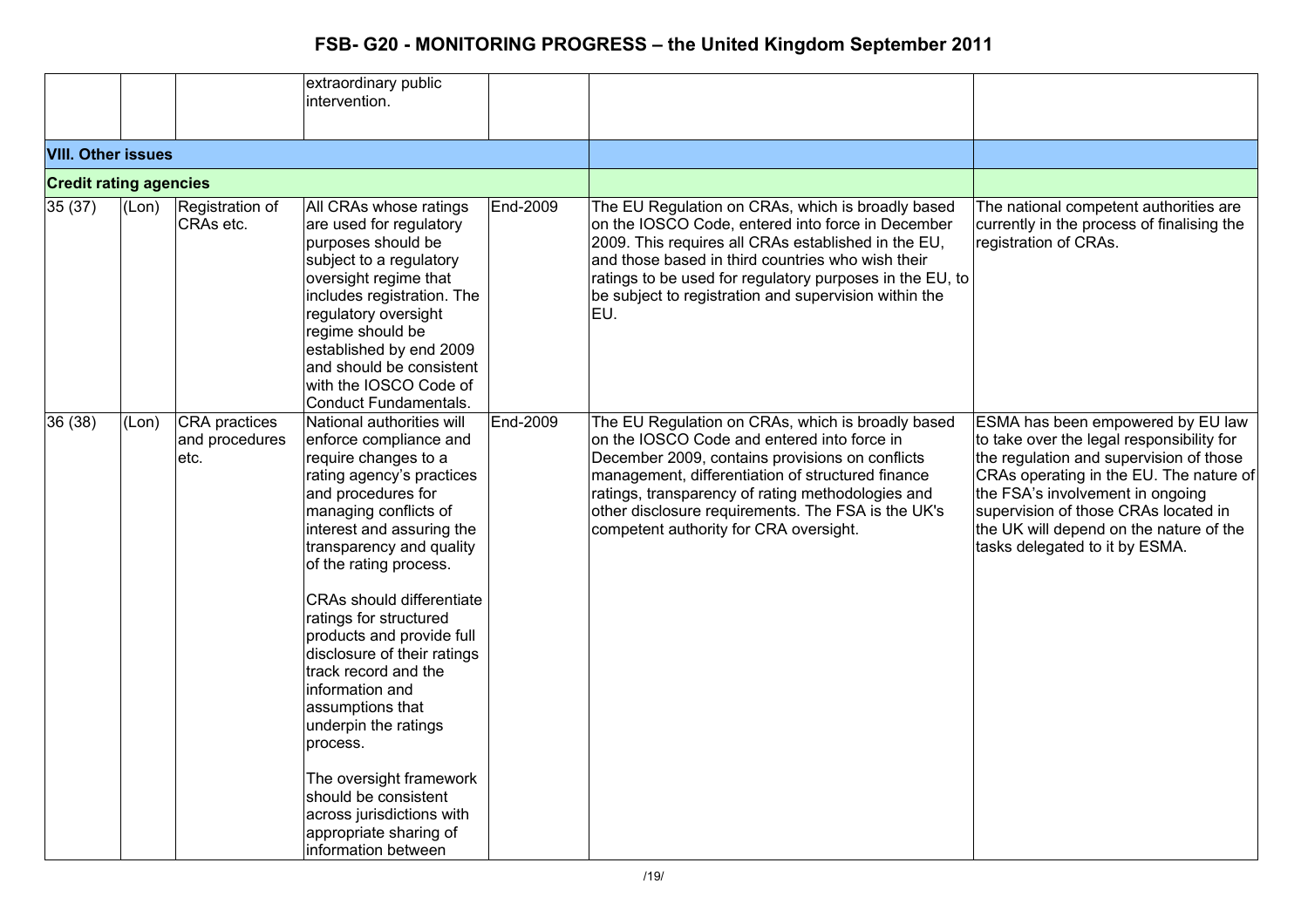|                        |                      |                                                                                                       | national authorities,<br>including through IOSCO.                                                                                                                                                                                                                                                                                                                                                                                                                                                                                                                                                                                                                       |                                    |                                                                                                                                                                                                                                        |                                                                                                            |
|------------------------|----------------------|-------------------------------------------------------------------------------------------------------|-------------------------------------------------------------------------------------------------------------------------------------------------------------------------------------------------------------------------------------------------------------------------------------------------------------------------------------------------------------------------------------------------------------------------------------------------------------------------------------------------------------------------------------------------------------------------------------------------------------------------------------------------------------------------|------------------------------------|----------------------------------------------------------------------------------------------------------------------------------------------------------------------------------------------------------------------------------------|------------------------------------------------------------------------------------------------------------|
| 37 (39)                | (FSB<br>2009)        | Globally<br>compatible<br>solutions to<br>conflicting<br>compliance<br>obligations for<br><b>CRAs</b> | Regulators should work<br>together towards<br>appropriate, globally<br>compatible solutions (to<br>conflicting compliance<br>obligations for CRAs) as<br>early as possible in 2010.                                                                                                                                                                                                                                                                                                                                                                                                                                                                                     | As early as<br>possible in<br>2010 | The FSA has engaged with the work on CRAs<br>undertaken by the FSB and IOSCO (which has formed<br>a standing committee on CRAs (SC6)) and will<br>continue to do so.                                                                   |                                                                                                            |
| 38 (40)                | (FSF<br>2008)        | (Seoul) Reducing the<br>reliance on<br>ratings                                                        | We also endorsed the<br>FSB's principles on<br>reducing reliance on<br>external credit ratings.<br>Standard setters, market<br>participants, supervisors<br>and central banks should<br>not rely mechanistically<br>on external credit ratings.<br>IV. 8 Authorities should<br>check that the roles that<br>they have assigned to<br>ratings in regulations and<br>supervisory rules are<br>consistent with the<br>objectives of having<br>investors make<br>independent judgment of<br>risks and perform their<br>own due diligence, and<br>that they do not induce<br>uncritical reliance on<br>credit ratings as a<br>substitute for that<br>independent evaluation. | Ongoing                            | Draft EU proposals have been put forward covering<br>lthis area.                                                                                                                                                                       |                                                                                                            |
| <b>Risk management</b> |                      |                                                                                                       |                                                                                                                                                                                                                                                                                                                                                                                                                                                                                                                                                                                                                                                                         |                                    |                                                                                                                                                                                                                                        |                                                                                                            |
| 39(48)                 | $\sqrt{\text{Pitt}}$ | Robust,<br>transparent<br>stress test                                                                 | We commit to conduct<br>robust, transparent stress<br>tests as needed.                                                                                                                                                                                                                                                                                                                                                                                                                                                                                                                                                                                                  | Ongoing                            | Since September 2008, the Financial Services<br>Authority (FSA) has:<br>greatly increased the use of stress tests as an<br>integral element of its ongoing supervisory<br>approach.<br>embedded this revised approach in its intensive | A multi-pronged approach to stress-<br>testing is now integrated in our on-going<br>supervisory framework. |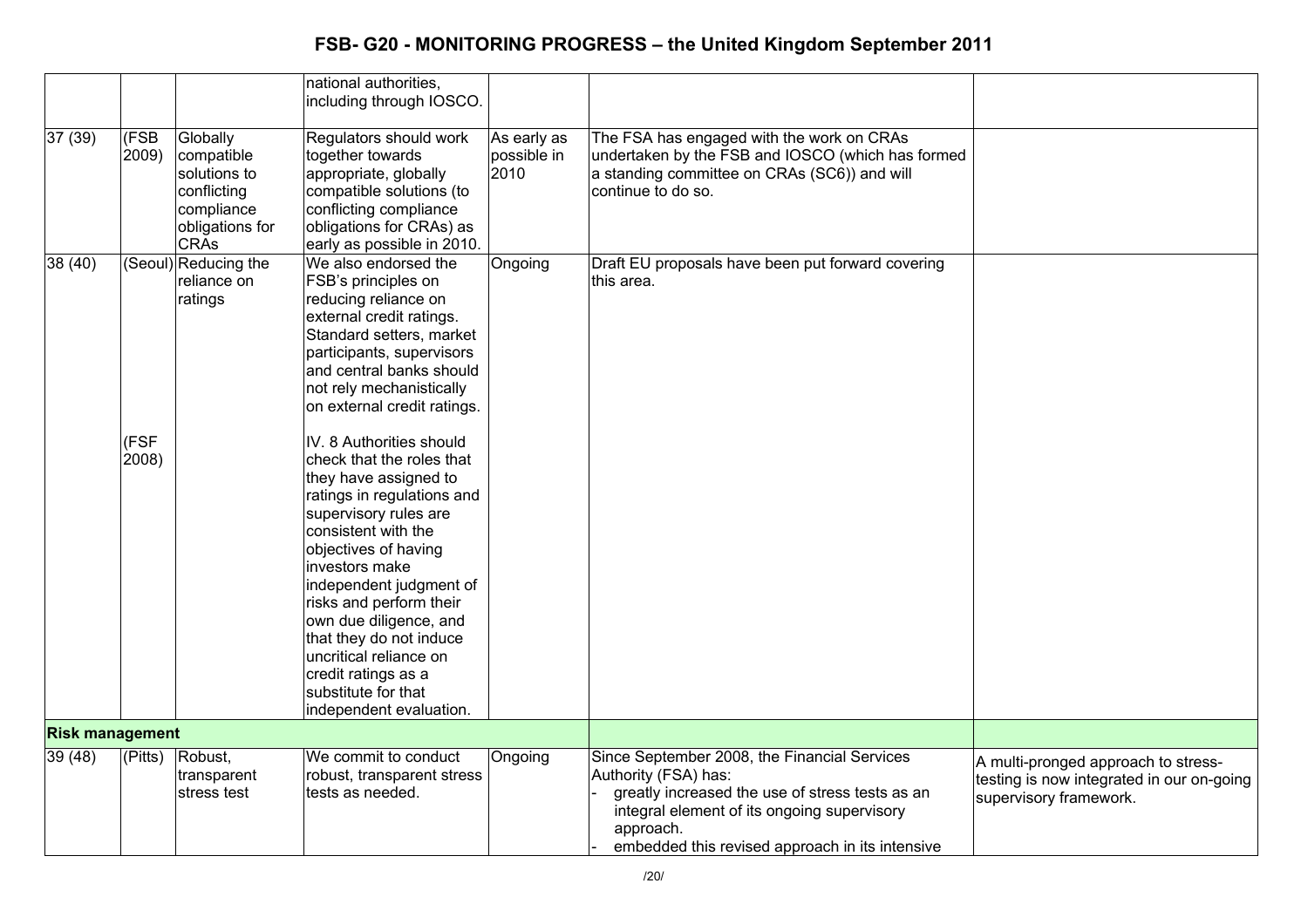|                 |         |                                                                            |                                                                                                                                                                                                                   |         | supervisory regime.                                                                                                                                                                                                                                                                                                                                                                                                                                                                                                                                                                                                                                                                                                                                                                                                                                                                                                                                                                                                                                                                                                                                                                                                   |                                                                                                                                                                                                                                                                                                                                                                            |
|-----------------|---------|----------------------------------------------------------------------------|-------------------------------------------------------------------------------------------------------------------------------------------------------------------------------------------------------------------|---------|-----------------------------------------------------------------------------------------------------------------------------------------------------------------------------------------------------------------------------------------------------------------------------------------------------------------------------------------------------------------------------------------------------------------------------------------------------------------------------------------------------------------------------------------------------------------------------------------------------------------------------------------------------------------------------------------------------------------------------------------------------------------------------------------------------------------------------------------------------------------------------------------------------------------------------------------------------------------------------------------------------------------------------------------------------------------------------------------------------------------------------------------------------------------------------------------------------------------------|----------------------------------------------------------------------------------------------------------------------------------------------------------------------------------------------------------------------------------------------------------------------------------------------------------------------------------------------------------------------------|
|                 |         |                                                                            |                                                                                                                                                                                                                   |         | The FSA's approach to stress testing, similar to many<br>other countries, consists of firms' own stress testing,<br>FSA stress testing of specific high impact firms and<br>simultaneous system-wide stress testing undertaken<br>by firms; these are interlinked and mutually reinforcing.<br>To support these, the FSA undertakes the following<br>activities: policy setting of firms' stress testing<br>requirements; setting stress scenarios and monitoring<br>and aggregating stress test scenarios and results.                                                                                                                                                                                                                                                                                                                                                                                                                                                                                                                                                                                                                                                                                               |                                                                                                                                                                                                                                                                                                                                                                            |
| 40 (49)         | (Pitts) | Efforts to deal<br>with impaired<br>assets and raise<br>additional capital | Our efforts to deal with<br>impaired assets and to<br>encourage the raising of<br>additional capital must<br>continue, where needed.                                                                              | Ongoing | Continued stress testing of banks and building<br>societies against FSA interim capital framework.                                                                                                                                                                                                                                                                                                                                                                                                                                                                                                                                                                                                                                                                                                                                                                                                                                                                                                                                                                                                                                                                                                                    |                                                                                                                                                                                                                                                                                                                                                                            |
| $\sqrt{41(53)}$ |         | (WAP) Enhanced risk<br>disclosures by<br>financial<br>institutions         | Financial institutions<br>should provide enhanced<br>risk disclosures in their<br>reporting and disclose all<br>losses on an ongoing<br>basis, consistent with<br>international best<br>practice, as appropriate. | Ongoing | Firms have continued to enhance their risk disclosures In June 2011, the UK's interim Financial<br>in their published annual reports. CEBS undertook an<br>analysis of banks' annual (2009) and Pillar 3<br>disclosures. The reports on both were published in<br>June 2010. CEBS also published (in April 2010)<br>'Principles for disclosures in times of stress (Lessons<br>learnt from the financial crisis)' - a set of disclosure<br>principles that reflected the lessons learnt from the<br>financial crisis and assist institutions in improving the<br>quality of their public disclosures.<br>The FSA's Discussion Paper (DP) on banks'<br>disclosures (published in October 2009) proposed<br>ways to enhance disclosure and introduced an<br>industry-badged code for financial reporting (the BBA<br>Code), which the UK's largest banks applied in their<br>2009 annual reports. [Ref: DP09/5]<br>In September 2010 the FSA published the Feedback<br>Statement to this DP which further enhances the BBA<br>Code by including an explicit commitment for these<br>banks to meet with the FSA to discuss disclosure<br>matters in advance of each annual and interim (half-<br>year) reporting period. | Policy Committee recommended that<br>the FSA "to ensure that improved<br>disclosure of sovereign and banking<br>sector exposures by major UK banks<br>becomes a permanent part of their<br>reporting framework, and to work with<br>the FPC to consider further extensions<br>of disclosure in the future". The FSA is<br>currently taking forward this<br>recommendation. |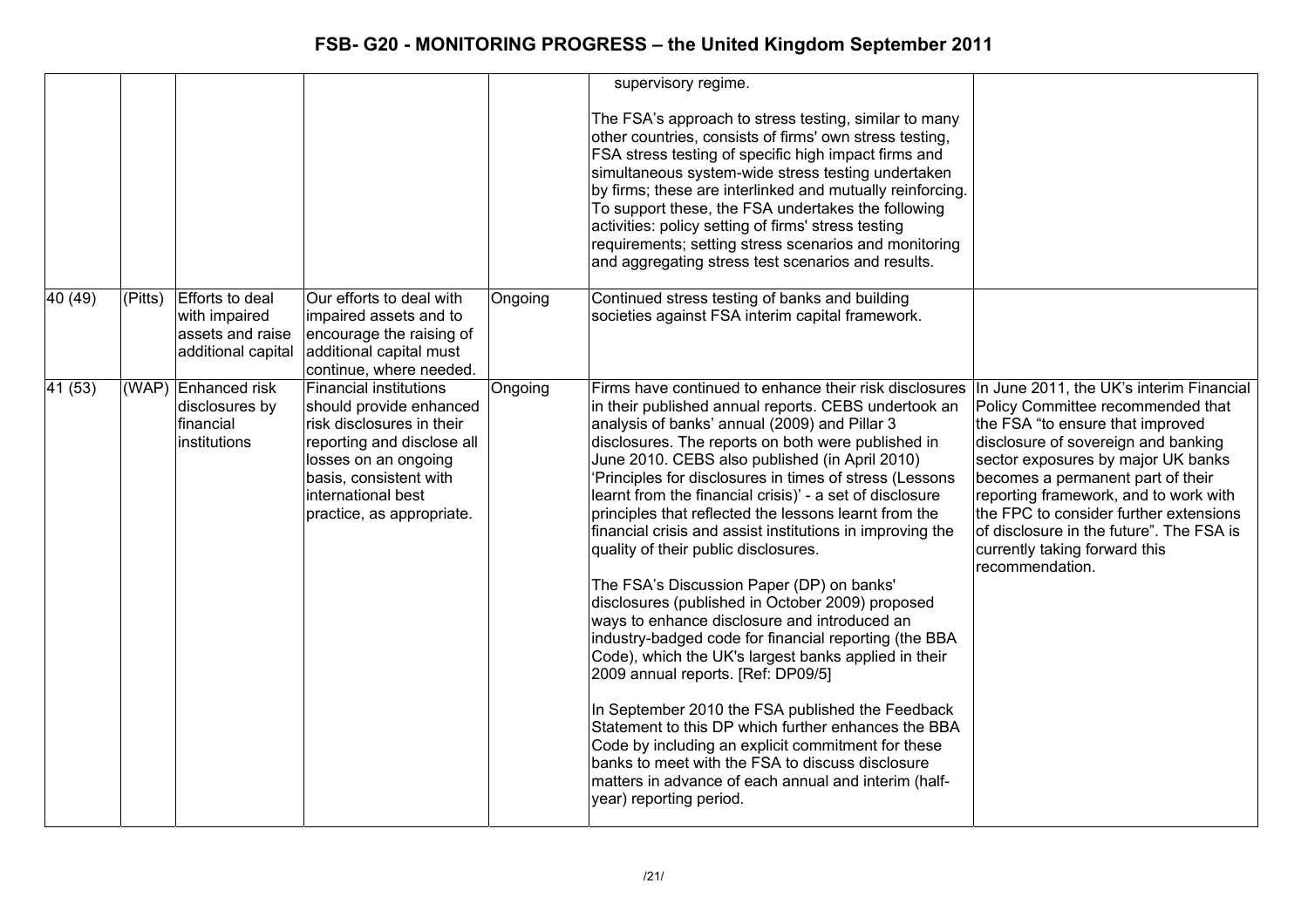| <b>Others</b> |               |                                                                     |                                                                                                                                                                                                                                                                                                                                                                                                                                                                                                                                                         |         |                                                                                                                                                                                                                                                                                                                                                                                                                                                                                                                                                                                                                                                                                                                                                                                                                                                                                                                                                                                                                                                                                                                                                                                                                                                                                                                                                                                                                                                                                                                                                                                                                                                                                                                                                                                                                                                      |  |
|---------------|---------------|---------------------------------------------------------------------|---------------------------------------------------------------------------------------------------------------------------------------------------------------------------------------------------------------------------------------------------------------------------------------------------------------------------------------------------------------------------------------------------------------------------------------------------------------------------------------------------------------------------------------------------------|---------|------------------------------------------------------------------------------------------------------------------------------------------------------------------------------------------------------------------------------------------------------------------------------------------------------------------------------------------------------------------------------------------------------------------------------------------------------------------------------------------------------------------------------------------------------------------------------------------------------------------------------------------------------------------------------------------------------------------------------------------------------------------------------------------------------------------------------------------------------------------------------------------------------------------------------------------------------------------------------------------------------------------------------------------------------------------------------------------------------------------------------------------------------------------------------------------------------------------------------------------------------------------------------------------------------------------------------------------------------------------------------------------------------------------------------------------------------------------------------------------------------------------------------------------------------------------------------------------------------------------------------------------------------------------------------------------------------------------------------------------------------------------------------------------------------------------------------------------------------|--|
| 42 (46)       | (FSF<br>2008) | Review of<br>national deposit<br>insurance<br>arrangements          | VI.9 National deposit<br>insurance arrangements<br>should be reviewed<br>against the agreed<br>international principles,<br>and authorities should<br>strengthen arrangements<br>where needed.                                                                                                                                                                                                                                                                                                                                                          | Ongoing | In the context of the FSB's thematic review of deposit<br>insurance, the UK has submitted to the FSB an<br>analysis of the UK's deposit insurance arrangements.                                                                                                                                                                                                                                                                                                                                                                                                                                                                                                                                                                                                                                                                                                                                                                                                                                                                                                                                                                                                                                                                                                                                                                                                                                                                                                                                                                                                                                                                                                                                                                                                                                                                                      |  |
| 43 (55)       | (Pitts)       | Development of<br>cooperative and<br>coordinated exit<br>strategies | We need to develop a<br>transparent and credible<br>process for withdrawing<br>our extraordinary fiscal,<br>monetary and financial<br>sector support, to be<br>implemented when<br>recovery becomes fully<br>secured. We task our<br>Finance Ministers,<br>working with input from<br>the IMF and FSB, to<br>continue developing<br>cooperative and<br>coordinated exit<br>strategies recognizing<br>that the scale, timing and<br>sequencing of this<br>process will vary across<br>countries or regions and<br>across the type of policy<br>measures. | Ongoing | On fiscal policy: The Budget Report of 22<br>June 2010 set out the Government's forward-looking<br>fiscal mandate; to achieve cyclically-adjusted current<br>balance by the end of the rolling, five-year forecast<br>period. The mandate is designed to protect the most<br>productive public investment expenditure and to allow<br>some fiscal flexibility at a time of economic uncertainty.<br>At this time of rapidly rising debt, the fiscal mandate is<br>supplemented by a target for public sector net debt as<br>a percentage of GDP to be falling at a fixed date of<br>2015-16. The Government set out detailed spending<br>plans at the Spending Review in October 2010, and<br>reaffirmed the consolidation plan at Budget 2011.<br>On fiscal institutions: For the first time the<br>Government's fiscal policy decisions have been based<br>on independent forecasts for the economy and public<br>finances. In advance of the June Budget, the<br>Government created a new and independent Office for<br>Budget Responsibility (OBR). This reform introduces<br>independence, greater transparency and credibility to<br>the fiscal framework and places the UK at the forefront<br>of fiscal institutional reform internationally. In March<br>2011, the OBR was put on a statutory footing, with its<br>independence protected in primary legislation.<br>On financial sector interventions: The authorities have<br>incorporated an exit strategy into the design of each of<br>their financial sector interventions. For example, when<br>it was announced, the Bank of England made clear the<br>temporary nature of the Special Liquidity Scheme,<br>which is due to end in January 2012. Similarly, there is<br>a final expiry date for debt issued under the Credit<br>Guarantee Scheme of April 2014. In implementing the |  |